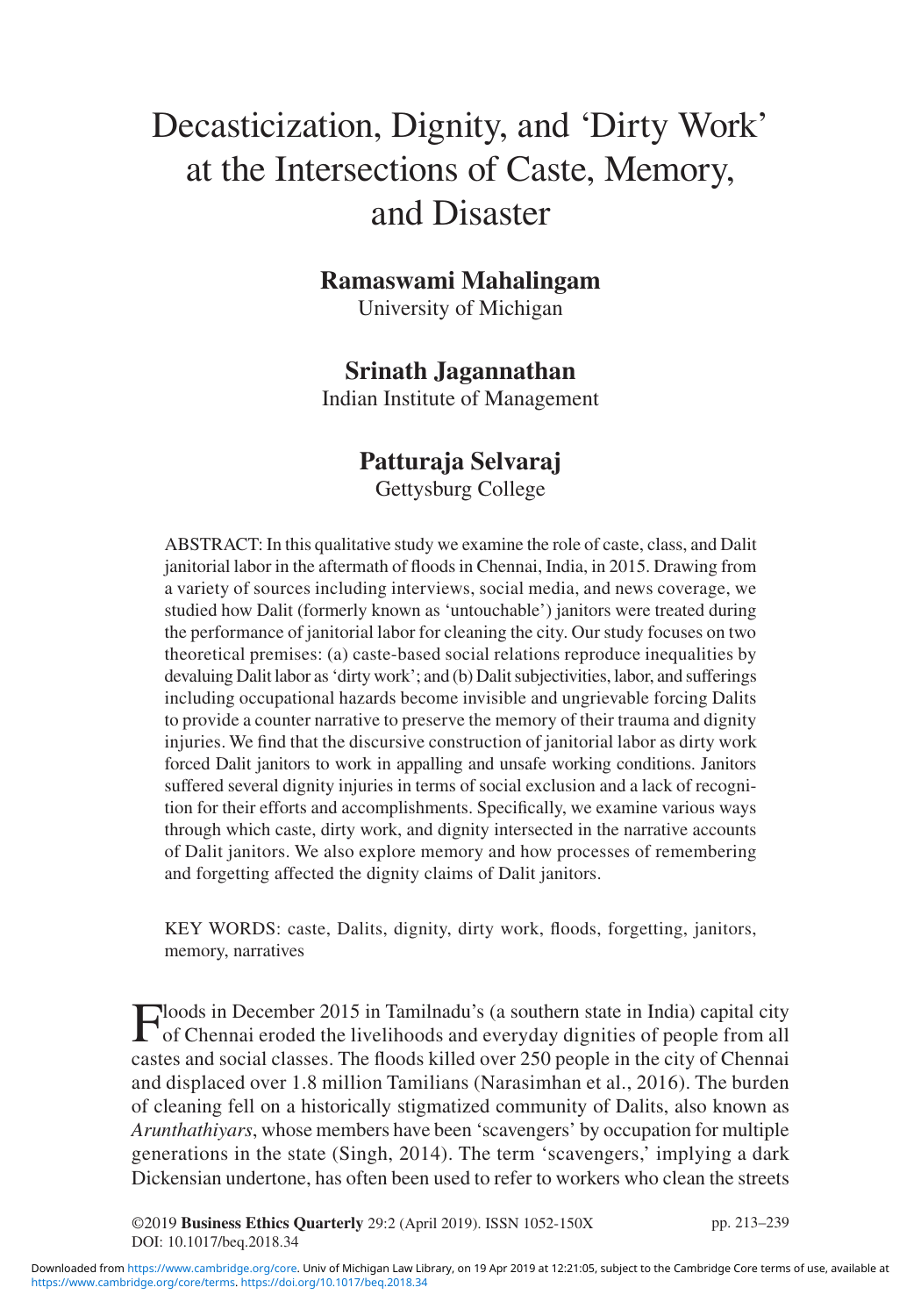and toilets (Singh, 2014). Cleaning the city in the aftermath of the disaster was casticized and constructed as 'dirty work' involving moral and physical taint (Hughes, 1958), and was relegated to Dalits.

When the floods were receding, there were few who volunteered to clean the city. To deal with the situation, the government commandeered nearly 25,000 janitors from the western districts of Tamilnadu to clean the city. Not surprisingly, almost all the sanitation workers were from the Arunthathiyar community. The process of cleaning Chennai took nearly a month, as the low-lying areas continued to be flooded with sewage and waste even after the main roads had been cleaned. While 650 tons of waste are produced daily in Chennai, Dalit janitors had to clean 8,000 to 10,000 tons of garbage every day during the floods (Narasimhan et al., 2016). The conditions of work were fairly dangerous as plastic, electric waste, and medical waste had mixed with various materials.

The mobilization of Dalit workers for cleaning Chennai also needs to be seen in the context of the priorities of a neoliberal city administration. While Chennai has a population of nearly 8.5 million people, it only employs 7,000 sanitation workers, which means one sanitation worker is responsible for cleaning waste generated by 1,200 people (Mondal, 2015). While each sanitation worker handles about 870 kg of garbage every day, only about one-tenth of the 7,000 sanitation workers in Chennai hold a permanent job. Thus, a vast majority of janitors not only face the stigma of caste and dirty work but are also adversely affected by acute job and economic insecurity with hardly any access to social security provisions such as health insurance, medical facilities, sick leave, or retirement benefits.

We believe that the aftermath of the Chennai floods offers a useful opportunity to understand Dalit janitors' experiences of dignity. A disaster offers a context where resources are scarce and, consequently, hegemonies of privilege may be materially enacted to reveal the social and cultural limits of our democratic lives (Gorringe, 2008). The reconstruction of society in the aftermath of a disaster involves the exertion of labor power. The aftermath of the Chennai floods offers us an opportunity to explore whether Dalit workers could access justice and break free from the oppression of caste-based injustice or whether they continued to be trapped in the webs of inequality, lack of dignity, and exclusion.

# THEORETICAL FRAMING: DIRTY WORK, DIGNITY INJURIES, AND FORGETTING DALIT LABOR

In the next two sections, we outline two theoretical themes we wish to explore. First, we consider how caste-based social relations may be contingent on the reproduction of inequalities and may discursively construct Dalits' performance of labor as dirty work. The social exclusion of Dalits and the normalization of the extraction of dirty work might constitute important dignity injuries for them. Second, we explore how Dalits' performance of labor during disasters and contingencies might be forgotten thus rendering their lives and work ungrievable. Dalits may try to counteract caste-based memories of servitude by preserving memories of trauma and dignity injuries.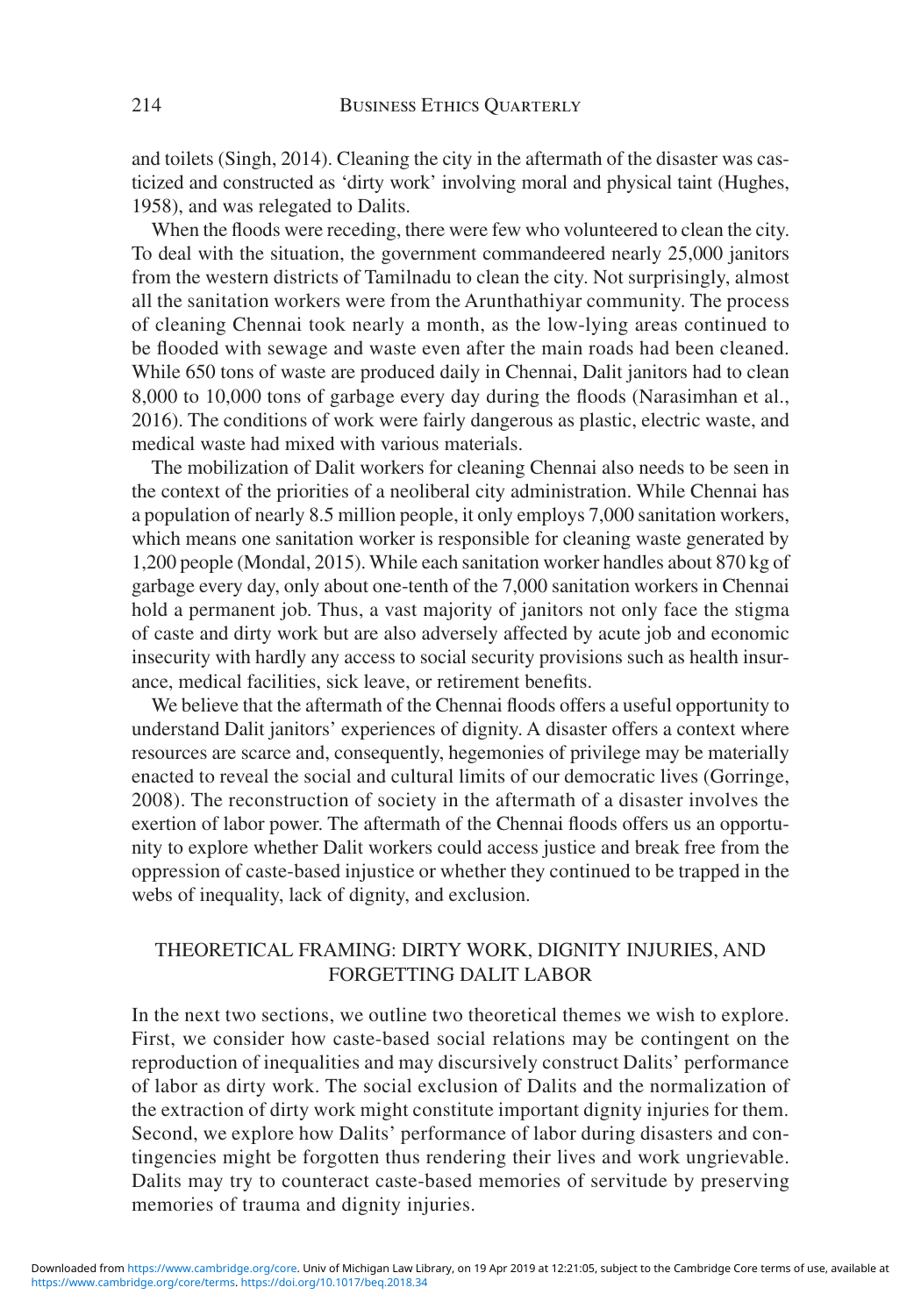By engaging with the narratives of Dalit janitors, we hope to achieve two goals. Our first aim is to understand how caste and the labeling of janitorial labor as dirty work may erode the dignity of Dalit janitors. Our second aim is to understand how the memory processes of remembering and forgetting may help in understanding the dignity claims of Dalit janitors.

The Chennai floods may have reinforced the casticization of janitorial labor, founded upon a historical assignment of essentialist caste identities. For Ambedkar, a twentieth-century Dalit intellectual and activist, the very category of the political was contingent on the recovery of dignity for Dalits (Narke et al., 2003). Ambedkar (1968) argued that Dalits were drawn into a culture of obedience in terms of castebased social relations that restricted them to a few occupational categories, such as janitorial labor. Dalits' dignity was adversely affected due to caste-based social relations of inequality and the social construction of their labor as dirty work. In this context of understanding dignity, we draw upon Esposito (2015) who argues that indignity results from structuring sharp binaries in terms of some entities being labeled as persons and others being labeled as things. In order to understand how experiences of indignity may be normalized, we draw upon Butler's (2009) arguments about how political discourses construct some lives as less grievable. In order to conceptualize caste-based cultures of obedience, dignity, and grief in the context of Dalit janitors' experiences and memories of their work, we also mobilize Ricoeur (2004) to engage with complex processes of remembering and forgetting.

In the following sections, we briefly review the literature on caste, dirty work, dignity, and processes of remembering and forgetting. We also describe our study in terms of our modes of data collection and analyses. Further, we discuss the experiences of Dalit janitors in terms of their narratives of work in the aftermath of the Chennai floods.

# *Caste, Dirty Work, and Dignity Injuries*

Dalits constitute about 16 percent of India's total population and exist on the margins of the Indian economy. In comparison to non-Dalits, 61 percent more Dalits do not have access to any land ownership (Thorat, 2009). The discourse of caste has inflicted multiple kinds of violence on Dalits such as untouchability, occupational segregation, lack of access to common resources, such as water, and exclusion in the context of education and employment (Zene, 2013). To resist such discrimination, B. R. Ambedkar led an important movement for Dalit rights in India. He argued that caste created two significant difficulties for Dalits to access dignity in the spirit of citizenship and equality (Guru, 2013). First, Dalits were required to exhibit a sense of reverence towards 'upper' castes and Brahmins, and second, Dalits' demonstration of reverence diminished their self-esteem.

The reproduction of caste-based social relations is contingent on constructing essentialist notions of identity-based inequality for Dalits (Mahalingam, 2007). Discrimination is perpetuated against Dalits through the reiteration of material conditions of inequality (Ambedkar, 1968). Caste-based social relations operate due to an intersection of cultural and economic inequalities imposed on Dalits (Sarkar & Sarkar, 2016; Thorat, 2009). Caste structures the humiliation of Dalits in terms of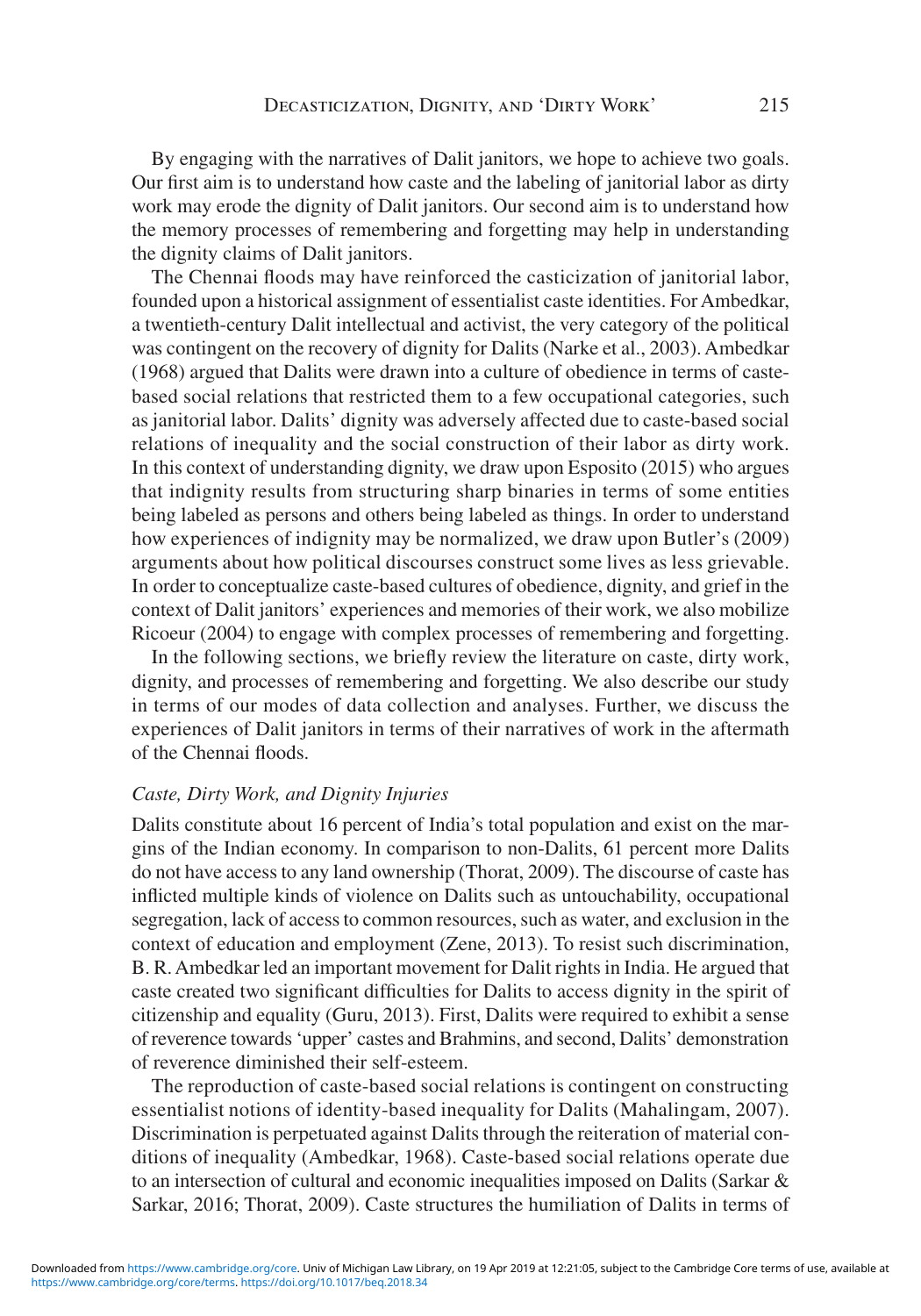episodes through which cultural and economic inequalities are reiterated (Zene, 2013). Caste operates through the gaze of distancing, which situates Dalits as outsiders in the civic life of 'upper' castes (Guru, 2013).

One of the ways in which Dalits are distanced from the civic life of 'upper' castes is by restricting them to a few occupational categories and stigmatizing these occupational categories as being polluted and constituting 'dirty work' (Mahalingam & Rodriguez, 2006). Organizational literature on dirty work refers to occupations that are stigmatized as 'dirty,' 'polluted,' or 'degrading' (Ackroyd, 2007; Ashforth & Kreiner, 1999; Hughes, 1951, 1958) due to their association with 'taint.' Workers who do dirty work have mixed emotions (e.g., pride and disgust) about their work (Ashforth & Kreiner, 1999; Bolton, 2007; Simpson, Slutskaya, & Hughes, 2011), and are also denied social acceptance (Dutton, Debebe, & Wrzesniewski, 2016; Goffman, 1968; Hughes, 1962). In several instances, when Dalits have refused to perform their traditional occupational roles such as crematorium work, leather work, or landless agricultural labor, they have been coerced into continuing their traditional roles (Coffey et al., 2017; Gatade, 2015). Social structures of exclusion, which restrict Dalits' ability to access education and urban mobility, play an important role in restricting them to 'dirty work' occupations (Carswell & De Neve, 2014).

'Upper'-caste members label Dalit performance of janitorial labor as 'dirty work' by associating such work with physical taint (Thorat, 2009). The state and the market intersect in structuring conditions for Dalits, which makes it difficult for them to escape the performance of dirty work (Ambedkar, 1968). The state does not intervene actively to prevent atrocities from being inflicted on Dalits and reduces their confidence in moving away from traditional forms of labor (Zene, 2013). In many cases, the state may actively incentivize conditions for Dalits to remain embedded in dirty work labor under unfair and unequal conditions (Jagannathan, Selvaraj, & Joseph, 2016). Markets are often defined by unequal conditions of ownership and may be prone to curbing the mobility of Dalits by restricting them to subordinated forms of labor (Carswell & De Neve, 2014).

The use of language and terms such as sweepers or scavengers itself diminishes the dignity of Dalit workers (Thorat, 2009). Hence in this study, we consistently use the term 'janitors' to respect the dignity of Dalit workers. Ambedkar, a pioneering intellectual who fought for the rights of Dalits, argues that erosion of dignity is associated with webs of control and regulation through which caste-based segregation is reproduced in Indian society (Rodrigues, 2002). Exclusion and indignity embody social relations of insensitivity where dominant sections of society are unable to imagine a sense of community and friendship with the marginalized (Esposito, 2015). According to Esposito, members of marginalized sections may often be categorized as objects and things rather than as persons. Members of marginalized communities may find that while labor is extracted from them, they are not treated with dignity.

The erosion of dignity is aimed at preventing Dalits from asserting a sense of citizenship and equality (Guru, 2013). This lack of equality aids in the structuring of indignity for janitors when they are constantly reminded that janitorial labor is dirty work, which they should not shirk from performing as this is a caste-based duty that is important for both society and the nation (Jaoul, 2011). Bolton (2007)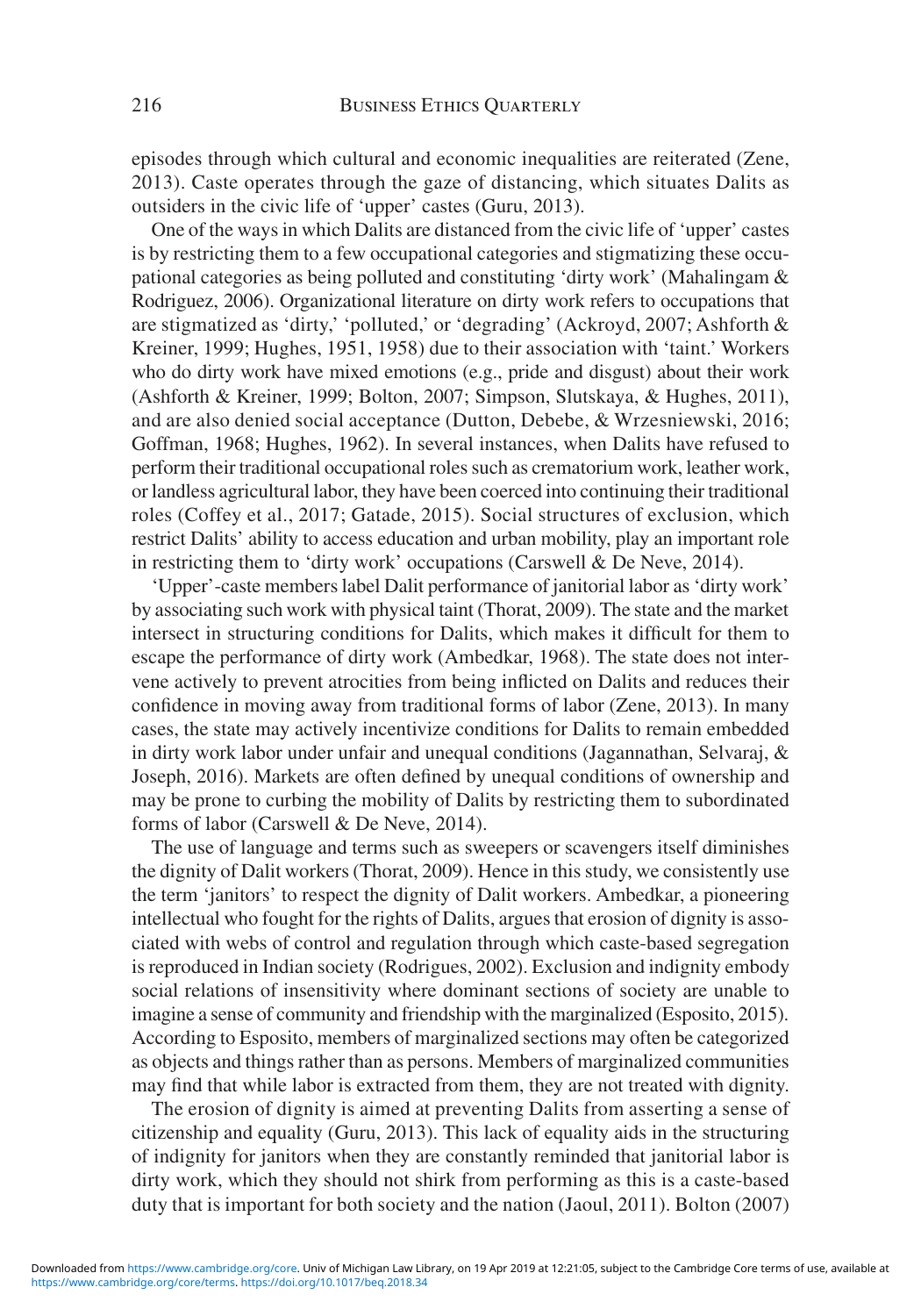contends that dignity in work refers to respectable and meaningful work with social esteem, responsibility, and autonomy. Similarly, dignity at work refers to equitable, safe, respectful, and healthy working conditions. Dalit janitors may be denied both dignity in work and dignity at work as the extraction of dirty work from them is naturalized due to the prevalence of caste-based inequities (Thorat, 2009). Control is also exercised over Dalits through a progressive contractualization of work where wages, working conditions, and social security measures are withdrawn (Jagannathan, Selvaraj, & Joseph, 2016).

Dignity injuries are associated with overwork, lack of autonomy, inequalities of pay, and working conditions (Hodson, 2001; Lucas 2015). According to Sayer (2011), identity-sensitive inequalities embody unequal treatment based on beliefs about social groups (e.g., casteism, sexism, and homophobia). In India, identity-sensitive inequalities include the infliction of violence on Dalits and normalizing abysmal working conditions and pay for Dalit janitors (Dalwai, 2016). When Dalit janitors' claims of safe and fair conditions of work are ignored, they experience dignity injuries in the form of their work being precarious, unsafe, and devalued by society (Singh, 2014; Thorat, 2009).

## *'Forgetting': Crisis and Collective Memories*

While exploring dignity injuries emerging from caste-based social relations, we also pay attention to ways in which caste-based inequalities may be remembered (Thorat, 2009). In order to remember caste-based inequalities, it may be necessary to identify specific accounts of injustice and trauma (Prashad, 2000). These accounts of injustice can prevent the naturalization of caste-based inequalities as they critique the coercive means through which injustice is produced (Guru, 2013). According to Mena et al. (2016), traumatic and unjust acts are often resisted by stakeholders by remembering the violence that resides in these unjust acts. Stakeholder mnemonic communities, including regulatory agencies and NGOs, try to preserve the memory of injustice in the form of narrative accounts that provide the details of violence and indignity at play (Fine, 2012).

Mena et al. (2016) argue that mnemonic communities are empathetic constituencies that nurture important memories for cultural communities and help in building identities of solidarity. Ricoeur (2004) contends that corporeality and place are intertwined with each other in the construction of memory. Thus, the memory of a disaster occurring in a place can be remembered by accessing what happened to people in that place during the time of the disaster. In order to access justice, the memory of a disaster must also reflect the memory of embodied janitorial labor that helped in cleaning the debris and reconstructing the city. However, if the city has already been etched in memory as a place where Dalits exist only as servile, commodified bodies, then discourses of caste reproduce the disaster as a moment to reify Dalit servitude while making their suffering 'invisible' (Hatton, 2017).

Such a politics of memory is compatible with Ambedkar's assertion that injustices persist against Dalits because existing frameworks of multicultural rights and liberal regimes of law do not adequately counteract inequality (Rodrigues, 2002). According to Ambedkar, there exists no space for shared beliefs within the social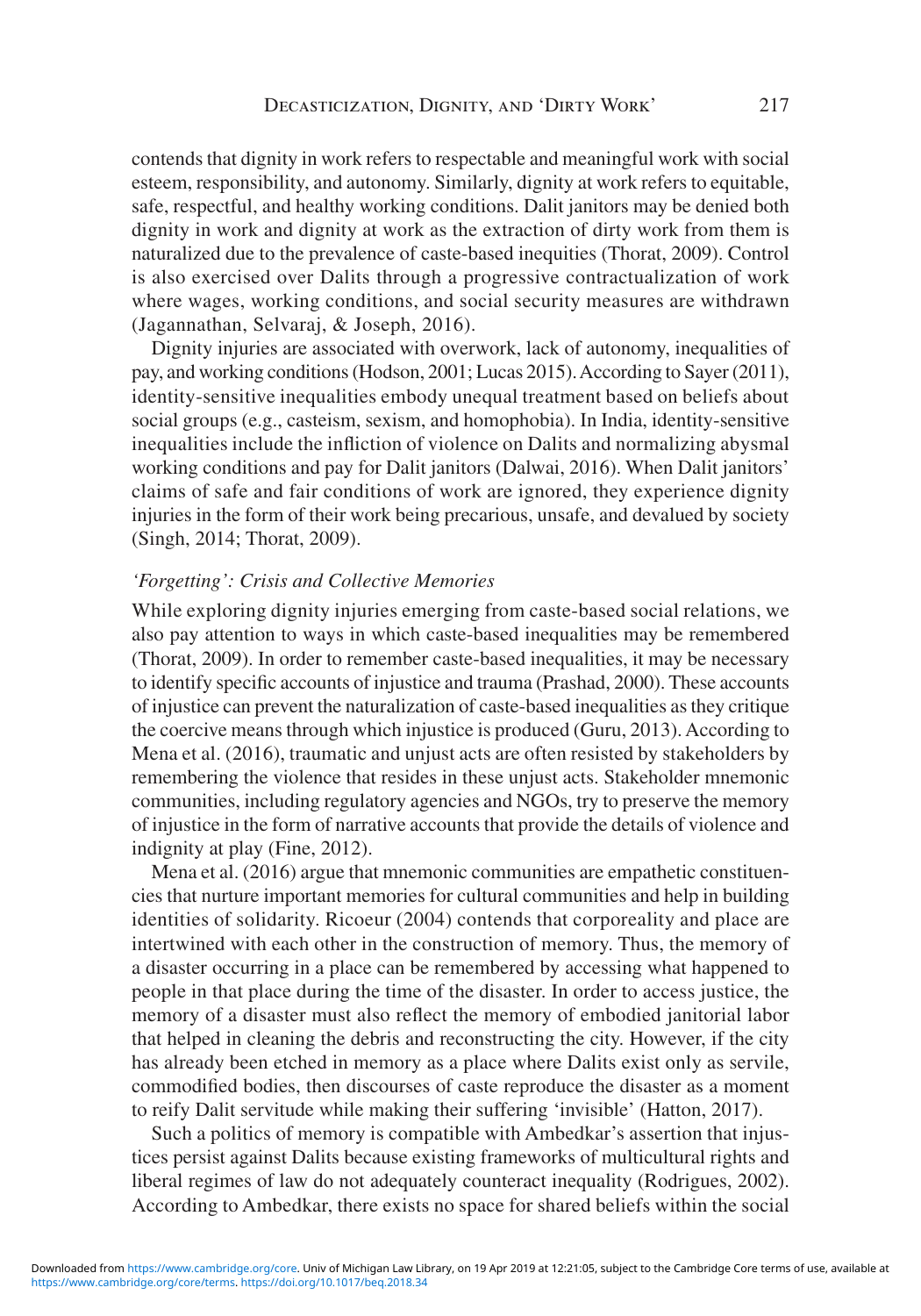relations of caste and the marginalization of Dalits results in their unification only by a common experience of oppression. For Ambedkar, the undoing of injustice rests on a militant objection to all exclusionary practices and shared beliefs that facilitate oppression. The inability of Dalits to counteract discrimination leads to inequalities and marginalization (Prashad, 2000).

In the context of inequality, Butler (2009) argues that injustices persist against marginal subjects because these subjects are regarded as ungrievable, and the sense of loss associated with them is deemed to be a rationalized component of social functionality. For Butler, the undoing of injustices involves the discursive capacity to grieve and to establish the poetics of grief as a shared belief. The ungrievability of some subjects is contingent on historically produced social relations of subordination. Repeated waves of subordination make the grief of marginalized subjects invisible (Hatton, 2017). Hegemonic cultural narratives construct marginalized subjects as being responsible for their own experiences of invisibility. Marginalized subjects are blamed for being unable to integrate themselves within the contours of operating ideologies (Hatton, 2017).

In the context of resistance, Kleinman and Kleinman (1994) contend that criticism of social relations and events is often mobilized by narrating embodied experiences of pain, injury, trauma, and illness. According to Kleinman and Kleinman, memory work embodies the activation of experiences to uncover the material and cultural significance of some memories. Following Kleinman and Kleinman, who argue that embodied experiences reflect larger social events, we inquire whether Dalit narratives of injury and trauma experienced in the performance of janitorial labor could highlight a larger critique of the casticization of social relations. Casticization of social relations may be contingent on processes that marginalize dignity injuries occurring due to caste-based subordination.

Memory work helps in remembering experiences that can help in crafting alternative frames for interpreting discourses (Ricoeur, 1999a). When important experiences are remembered through memory work, it may be possible to recraft social relations around anchors of justice and equality (Kleinman & Kleiman, 1994). Ricoeur argues that historical accounts are largely descriptions of actors who are successful and have triumphed against another set of actors. Therefore, Ricoeur contends that there is an ethical duty to remember the victims of history so that their sufferings are not submerged within triumphalist narrative accounts. Ignoring the victims of history while romanticizing the contributions of other actors may be a form of de-narrativization, where victims are marginalized and erased from collective memories (Butler, 2009).

In the process of such de-narrativization, Dalit janitors' narratives of difficulties faced during cleaning and reconstructing the city may be marginalized and made invisible. De-narrativization is linked to the normalization of ideological frames that prevent some experiences from being recognized as grievable (Butler, 2009). According to Butler, the grief of the marginalized subject can often be enacted only within narrative circuits enabled by dominant ideological frames. Such ideological framing also leads to de-narrativization as the capacity of the marginalized to deploy their grief as a form of political dialogue is eroded. De-narrativization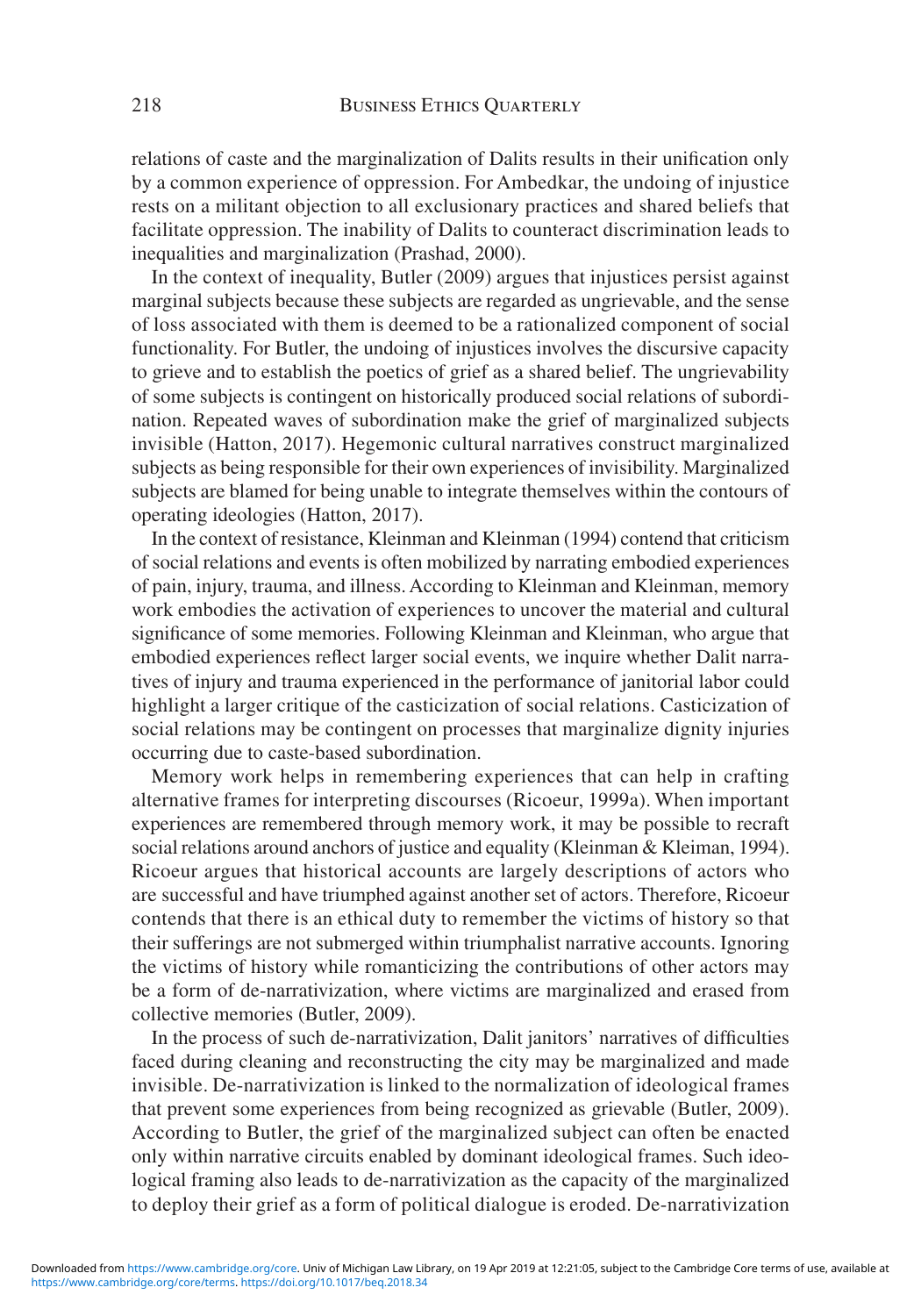can then become complicit in the reproduction and naturalization of inequalities, as these inequalities are not considered as ethical wrongs that need to be reversed.

The political project of accomplishing greater dignity may lie in mobilizing alternative memories of the disaster. Ricoeur (1999b) argues that consensus driven memories must be viewed with suspicion as the operation of dominant ideologies are likely to have repressed alternative accounts. While conflicting memories and interpretations of events are necessary for negotiating justice, Ricoeur cautions against the dangers of violence. Huyssen (2003) contends that memory intersects with important questions of justice and collective responsibility. The stigmatization of discriminated subjects does injustice to their social contributions that leads to de-narrativization, indicating the marginality of the accomplishments of discriminated subjects.

The act of marginalizing claims of dignity is associated with concealing systematic processes of identity-based violence and discrimination (Bold, Knowles, & Leach, 2002). Collective memories not only comprise desires and fantasies but also include displacements of experiences and stories (Sturken, 1999). The struggle for Dalit janitors to achieve dignity may be marginalized by societal forgetting of their contributions. The societal forgetting of Dalit contributions is linked to their larger loss of voice as citizens and the ability to access justice from structures of the state (Ambedkar, 1968). In this article, we explore how Dalit struggles for dignity are linked to remembering their contributions and sufferings while performing janitorial labor in the aftermath of the Chennai floods.

#### **METHODS**

Between December 2015 and June 2016, one of the authors visited Chennai several times to access narratives of Dalit janitors who cleaned Chennai in the aftermath of the floods. He was helped by a research associate who was a member of the Dalit community in Chennai and involved in a variety of occupations such as the scrap trade, and the selling and repair of electronic goods, such as computers. With his help, we were able to record informal conversational interviews with Dalit janitors. Once we met Dalit janitors, we informed them about the purpose of our study and assured them complete confidentiality. We also assured them that they could withdraw from our study at any juncture and could ask us not to make use of the data provided by them at any point of time.

We were interested in examining the situatedness of Dalit labor in the Chennai floods for two reasons. First, the Chennai floods embodied a large-scale crisis where life and livelihood were significantly disrupted. We were interested in knowing what happens to caste-based inequalities and how Dalit labor is extracted during moments of crisis. Second, all three authors of this study are migrants from Tamilnadu and have an intimate cultural connectedness with Tamil society and the city of Chennai. We have been interested in concerns of equality and have been following Dalit movements in Tamilnadu for a long period of time. We wanted to access Dalit janitors' experiences in Chennai to understand the enactment of caste-based social relations in Tamilnadu.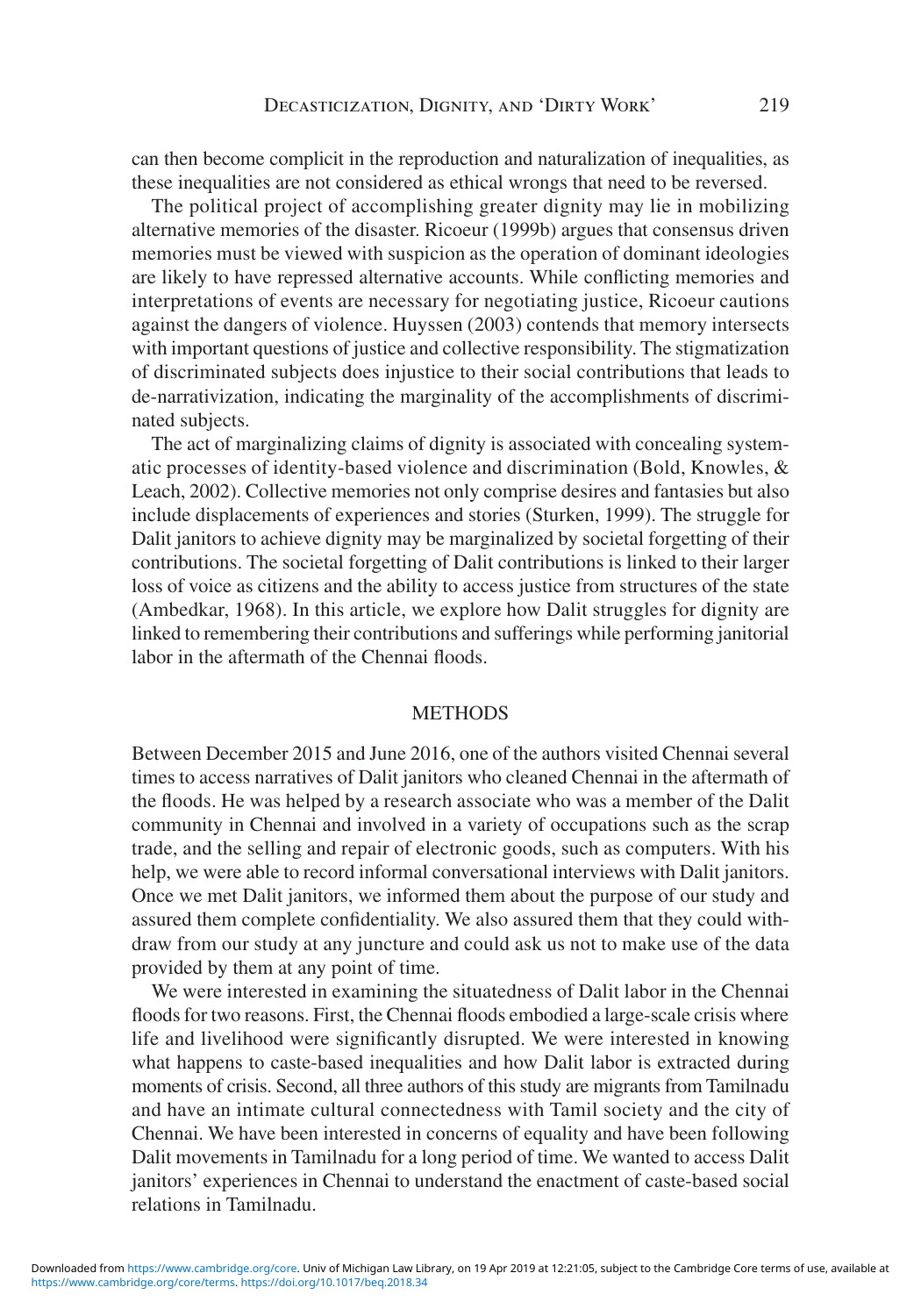Our informants who cleaned the city were from Chennai and other districts. We held multiple conversations with nine informants who were based in the city of Chennai over a period of six months. We also held conversations with six sanitation workers who were from outside Chennai. We recorded about fifty hours of conversations with the fifteen sanitation workers. In all, apart from fifteen sanitation workers, we held conversations with three activists, three journalists, and two academics. Two authors of this study conducted the conversations with activists, journalists, and academics. We recorded about fifteen hours of conversations with other stakeholders. We also collected data from secondary sources such as newspaper articles, blogs, YouTube videos, and social media posts to understand details about the Chennai floods and how these narratives reflected the role of Dalit janitors. We accessed slightly more than five hundred pages of data from secondary sources about the floods in general, from which about eighty pages of data had some information about janitors.

The initial conversations were cryptic as Dalit janitors feared losing their jobs and other adverse consequences of speaking openly with us. We established a higher degree of trust and rapport after several informal conversations. We held at least one conversation with Dalit janitors while they were still exerting their labor for the cleaning efforts. In our initial conversations, we focused on janitors' experiences of dignity injuries in the midst of the cleaning efforts. In our later conversations, when we began to integrate narratives from the media and secondary sources, we began to reflect more deeply on processes of social forgetting through which Dalit labor was marginalized.

The research associate independently recorded many of these conversational interviews and each of these conversations lasted for at least an hour. Once trust had been established, we held the conversations either in Dalit janitors' homes or the research associate's home. The conversations revolved around how Dalit janitors were drafted into the work of cleaning the city after the floods, the routines which they followed, the number of hours they put in, the challenges of janitorial work after the disaster, the treatment meted out to them by various stakeholders such as officials, media, and citizens, issues of safety, working conditions, wages, and an overall sense of how the work affected their dignity and agency. Dalit janitors' memories of their labor embodied complex tropes of resentment and dignity injuries. As time progressed, some Dalit janitors wanted to forget what had happened during the floods as they experienced their labor in deeply traumatic ways.

Other janitors nourished greater resentment as time progressed, as they felt angry about the inequalities they continued to experience. Those who felt resentful about their trauma during the floods were concerned by the fact that the city had forgotten the difficult and unsafe conditions in which they had worked. Our conversations involved prompts and cues on our part to evoke narratives and stories indicating how Dalits experienced being subordinated in the construction of a grander narrative of resurrection after the disaster. Through these narratives, we attempted to understand the stories as cultural atmospheres (Jensen, 2007) informing the work and lives of Dalits. Whenever feasible, we held multiple conversations with the same informant to clarify issues emerging from previous conversations.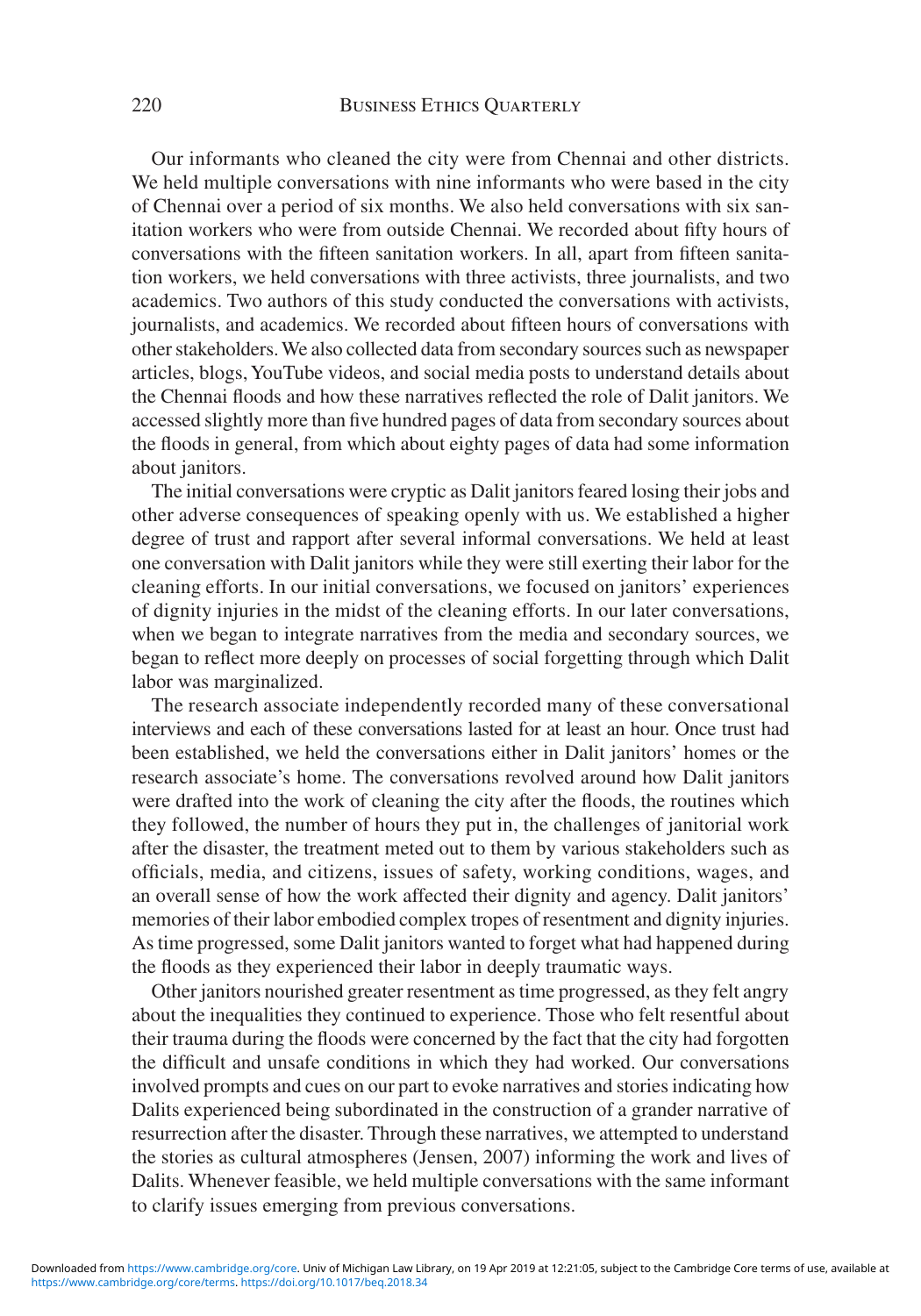We paid attention to a variety of media narratives emerging in the wake of the floods to understand how Dalit experiences were being interwoven into narratives of the flood. We gathered data from a variety of sources: interviews with janitors, newspaper articles, readers' responses, YouTube videos, interviews of social activists, and government documents. We also collected accounts posted on Facebook of the floods and flood relief efforts. We constructed a comprehensive repository of media accounts of the Chennai floods. While some of the media accounts provide insights into janitors' experiences of dignity injuries, most of the media accounts provided details about the everyday lives of people and remembering of the floods. They provided insights into the different ways in which the Chennai floods were being written into public memory.

Based on our media repository, we identified journalists, activists, and commentators who had commented about the Dalit experience of the Chennai floods. We held extensive conversations with these activists, encompassing a range of issues such as how Dalit workers were brought to Chennai to clean waste in the aftermath of the floods, the conditions in which Dalit workers lived, reactions of the state and society to Dalit janitors, issues of safety, and the general conditions of work, dignity, and the lives of Dalits in Indian society. By asking questions such as "Do you think the Dalit workers were treated as citizens or were they treated as servants?" we hoped to evoke metaphors that advanced Dalit demands for dignity. We wanted to explore whether Dalits were able to gain any respect or higher wages during the disaster and to understand how journalists and activists performed memory work in integrating Dalit experiences into the collective memory of the Chennai floods.

In terms of reflexivity, it is necessary for us to state that we are not Dalits. When we spoke with Dalit activists, we acknowledged that we could never fully understand Dalits' experiences of violence because we had not experienced them ourselves. Our engagements with reflexivity were similar to Stronach et al.'s (2007) position suggesting that image, symbols, and different narrations of the self play an important role in research inquiries. We endeavor to produce our inquiry as a political project in which encounters between different life worlds are explored with a critical intersectional awareness (Mahalingam & Rabelo, 2013) with a yearning to collaborate in the hope of justice and social change.

We analyzed our data by writing detailed memos about our interview transcripts and media accounts. We also compared our analyses with each other. We organized our data around discursive frames such as dignity injuries, resistance, and forgetting emerging from our memos. We found many janitors' experiences troubling and painful. We felt that janitors' experiences embodied dignity injuries because state, social, and media actors hardly intervened to structure conditions of safety and equality for Dalits. Many Dalit janitors were overworked and had little control over the labor process or conditions of work.

At the same time, as we looked through various media accounts of the floods, we found very little mention of the difficult conditions in which Dalit janitors were working. We articulated this scant attention as part of the invisibility of Dalit labor that structured processes of social forgetting. When we reflected on the accounts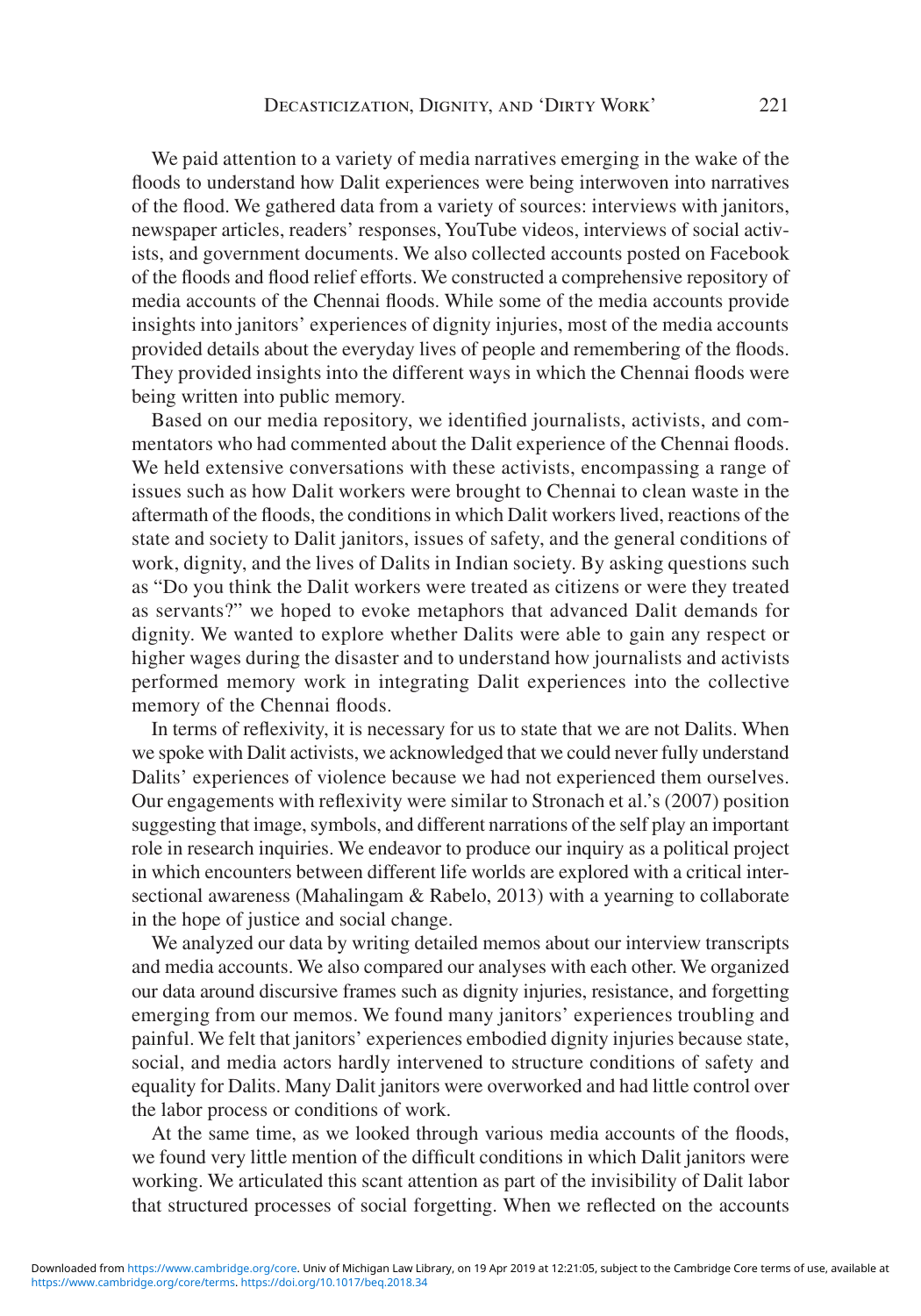of janitors and activists, we analyzed their responses in terms of how they felt that the state and society deliberately ignored their concerns. We analyzed these accounts as discerning the state's and society's attempts at forgetting the dignity injuries inflicted on Dalits and normalizing social relations of inequality. We felt that castebased social relations were threatened by the documentation of dignity injuries and social processes of forgetting were activated as a response to reproduce the inequalities of caste.

## **FINDINGS**

#### *Disaster and Reproduction of Inequalities and Indignities: Situating Dalit Lives*

Through the narratives, we explore how in the aftermath of the disaster, Dalit janitors experienced stigmatizing aspects of dirty work in more intense ways. We analyze the narratives by deploying two broad themes. In the first theme, we explore how the Dalit janitorial labor was socially constructed as dirty work to naturalize several dignity injuries. We understand the relationship between dirty work and dignity injuries in terms of caste-based social relations embodying the reproduction of inequality. In the second theme, we engage with issues of memory and forgetting that prevent Dalit janitors from recovering their dignity. Social processes of forgetting are related to the ungrievability of Dalit life and the marginalization of Dalit narratives is important for preventing subversive conversations about the dignity injuries that Dalit janitors experience.

Under the broad theme of identifying intersections of inequality, dirty work, and dignity injuries, we explore several subthemes: (a) we examine how castebased processes discursively construct janitorial labor as dirty work in terms of experiences of disgust and trauma; (b) we explore the dignity injury of social exclusion in terms of Dalit experiences of humiliation; (c) we engage with the dignity injury of normalizing the extraction of dirty work in terms of long and exhausting hours of work for Dalit janitors during the Chennai floods; (d) we discuss the dignity injury of overlooking safe and fair conditions of work in terms of cultures of insensitivity towards janitors' experiences of bodily harm; and (e) we explore how the violation of labor rights in the context of caste-based social relations is aimed at producing cultures of Dalit servitude. These subthemes delineate the discursive mechanisms for constructing janitorial identity in ungrievable and marginal ways.

### *Dirty Work, Disgust, and Trauma*

In this section, we discuss how janitorial labor is labelled as dirty work. Dalit janitors experience caste-based social relations with a sense of disgust in terms of the everyday trauma that their work evokes. We attempt to understand how Dalits experience difficulties in eating and sleeping after being disgusted by their cleaning work during the floods. We explore how the insensitivity of the state in not providing basic provisions, such as a clean place to eat, can aid in the construction of janitorial labor as dirty work. We discuss how the state's lack of support to Dalit janitors consolidates the discourse of dirty work.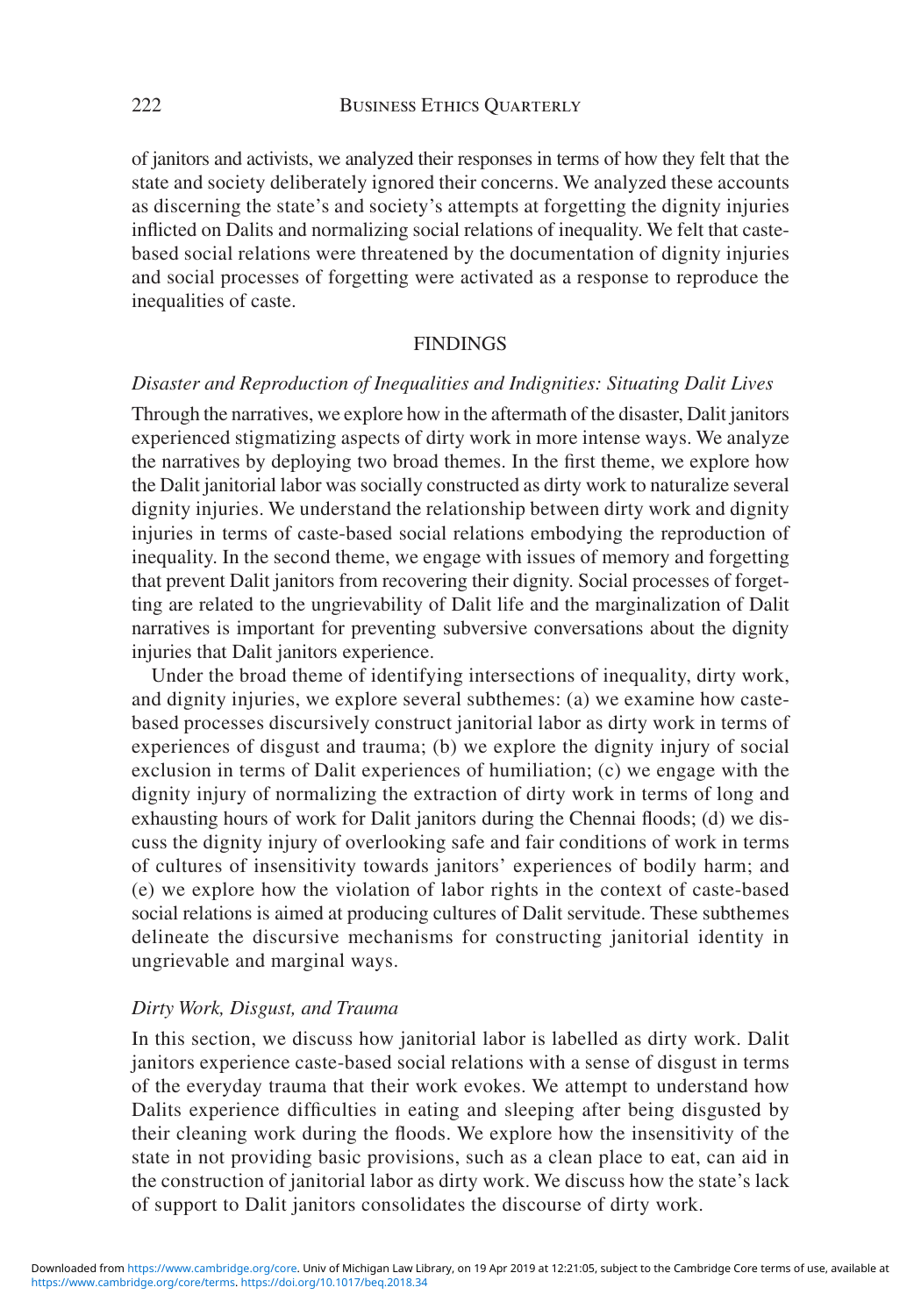A janitor narrated his traumatic experience of cleaning:

*It is all* Kalige *(a dirty mess). Sewer, dead bodies were all there. I have to clean them. I was smoking beedies. I was hungry. But I could not eat for weeks*.

Janitors found it very difficult to deal with the mixing of sewer water with drinking water. They found it difficult to clear the debris that obstructed the drainage system. They were unable to recover from the trauma of cleaning for several weeks and could not even eat properly. Several janitors told us that others felt that it was natural for Dalits to engage in dirty work, and made no effort to appreciate the difficulties they were experiencing.

A janitor described the difficulties he faced while doing his work:

*The biggest problem was dead rats, chickens, and other animals, which were in water for a number of days. It was horrible and nothing equips you to clean this. I did not eat for few weeks. Some workers fainted. I had to sleep outside my house fearing the smell. Painful to think about it*.

Dalit janitors felt that they were not prepared in dealing with very difficult conditions of cleaning. Several janitors fainted while performing their work being unable to overcome the nature of death and destruction they were witnessing. When janitors remembered the work they had done, they experienced pain in describing the smells, sounds, and breakdown of spaces they dealt with.

Another participant summarized the difficulties:

*Every day in the morning at 9 am, they gave us breakfast. They gave us* dosa *(fermented rice fried in oil) or* pongal *(mixture of rice and lentils). During lunch, they gave us* sambhar *(lentils cooked with tamarind) rice or some other rice. They gave us food in the same place where we were cleaning the streets or the houses. The gutter was overflowing. They gave us gloves. But still our hands were dirty and sticky. The wires and electric items were sticking in our hands. We had to eat food there itself in the same condition.*

While the municipal corporation provided food to workers, it expected them to eat it quickly in the midst of waste and return to work. In failing to provide clean places to eat and decent living conditions for workers who were brought from different parts of Tamilnadu, the municipal corporation became complicit in constructing janitorial labor as dirty work. The municipal corporation gave no time to janitors to clean themselves before eating food. Many janitors told us that there were few Dalit officers in the municipal corporation and officers from other castes failed to appreciate the difficulties of Dalits.

During our fieldwork, when we discussed with citizens the difficult conditions in which janitors were working, a few of them expressed the sentiment that janitors were unlikely to experience any trauma as Dalits were used to such work and were inherently dirty. Since janitors were in everyday contact with dead animals and overflowing gutters, they were tainted by their contact with death and debris. Sometimes, janitors themselves internalized this sense of taint. A janitor described that he felt that his body carried the smell of the death and debris he was cleaning and he did not feel like going inside his house and slept outside his home for a number of days.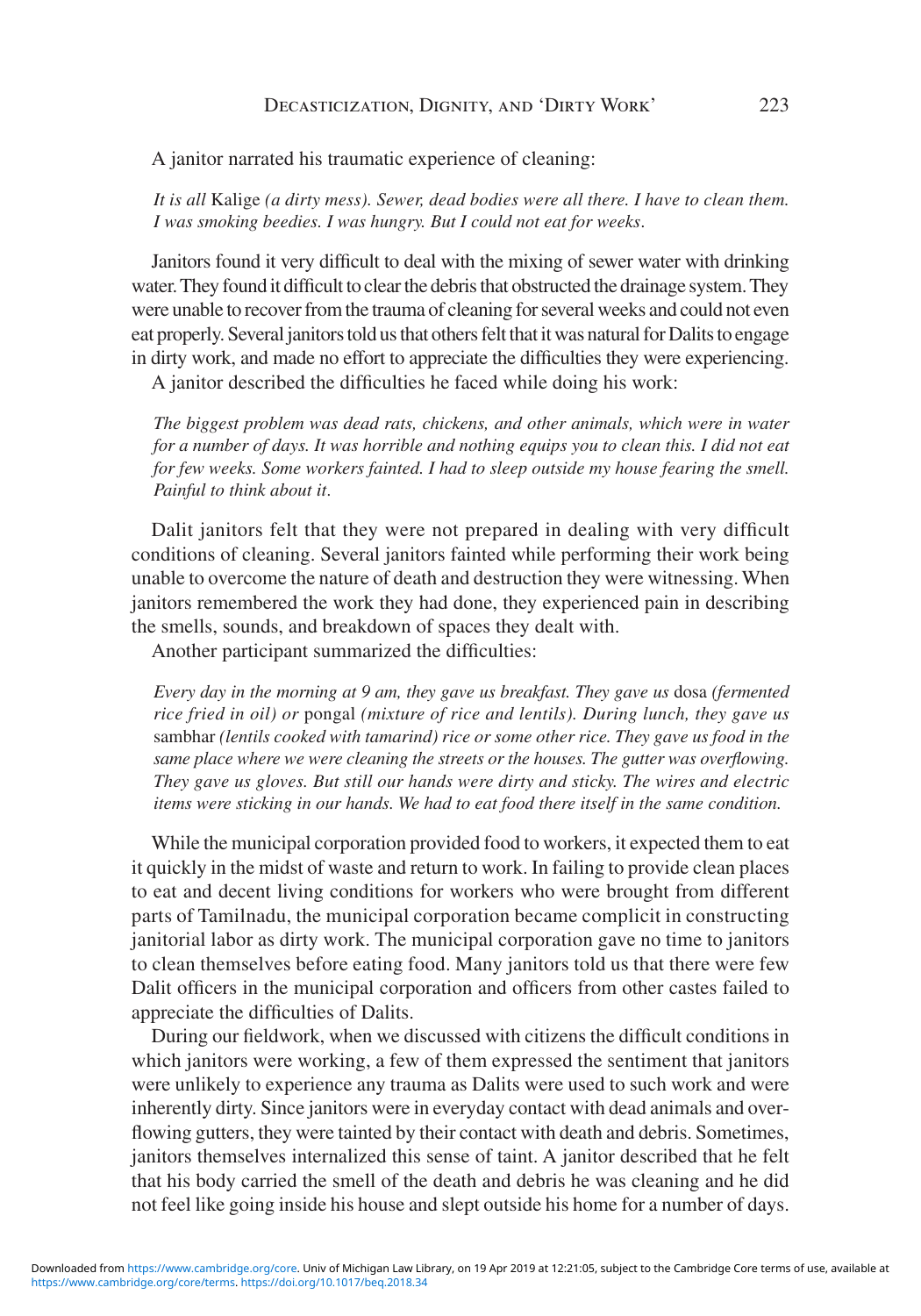We find that the aftermath of a disaster is used to reproduce inequalities by extracting traumatic labor from Dalit janitors without providing them proper spaces for recuperation and recovery. When the municipal corporation fails to provide spaces where Dalit janitors can rest and recover, it becomes complicit in dehumanizing Dalits as being inseparable from the dirt, debris, and death that a disaster leaves behind. Dalit janitors experience a sense of disgust at the labor they perform as the municipal corporation makes no effort in making the work they do less dirty.

## *Caste, Exclusion, Dirty Work, and Humiliation*

In this section, we engage with the social exclusion of Dalit janitors in terms of the humiliation experienced by them due to their performance of dirty work. We explore how citizens engaged in implicit practices of untouchability while interacting with Dalit janitors. We discuss how citizens' use of caste-based references to address janitors led to their humiliation.

A participant described the difficulties of engaging in janitorial work in the aftermath of the floods:

*When we were cleaning the city, we were still regarded as untouchables. Nobody welcomed us in their homes. Even when some of them gave us food, it was not in their plates, but they wrapped it in newspapers and plastic bags and gave us. As if we were dogs who could not eat in the plates of human beings*.

Social exclusion and implicit practices of untouchability structure dignity injuries for Dalit janitors who feel humiliated by the way 'upper'-caste citizens treat them. Dalit janitors feel resentful that they are treated like dogs. The practice of social exclusion persisted during the floods in spite of the cleaning efforts undertaken by Dalits.

A participant observed how he felt dehumanized in the context of caste references:

*People will give things without touching, will not notice us and will not see as humans. They do not call me by my name. They call me* thotti *(a derogatory term for sanitation worker). They forget that I am human too with a name. People treat me like this because we are born as Dalits.*

Janitors experience dignity injuries as they feel that they are robbed of their humanity. Dalit janitors feel that caste references erode their sense of personhood and they are denied equality as citizens and workers. The use of derogatory labels is seen as a cynical defacement of labor in order to prevent janitors from accessing dignity and satisfaction from their work.

A participant spoke about how workers' basic responsibilities towards their families were overlooked:

*Entire buildings were under water up to three floors. There was no electricity or food for a week. We were not even supposed to think about the safety of our families but continuously work so that the city could be clean again. The lives of our families did not matter*.

Janitors felt that the state was not concerned about the safety of their families, as it was unconcerned about what happened to Dalits. Janitors experienced dignity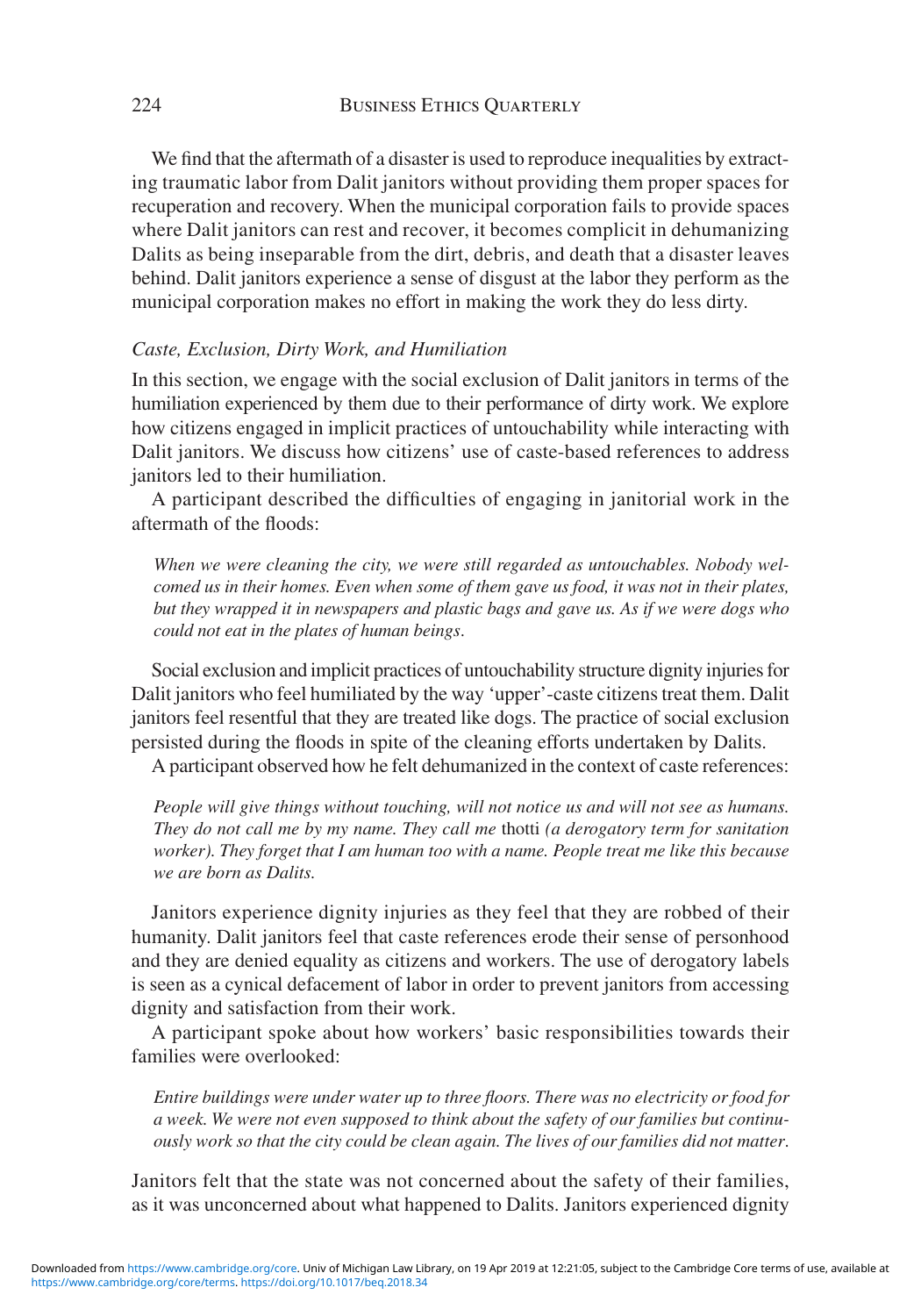injuries due to the insensitivity of the state as well as the public they were serving. They felt that the intersection of caste and dirty work devalued considerations of their life and safety.

We find that janitors continue to experience social exclusion even while they are exerting themselves to clean the city. They experience social exclusion as a dignity injury as they find implicit practices of untouchability humiliating. Janitors feel hurt at their dehumanization when others refer to them using derogatory caste labels. The state's lack of concern about their families' safety makes them feel that Dalit life and existence is devalued. Dalits feel that the floods have reproduced caste-based processes of humiliation.

Citizens' infliction of humiliation on Dalit janitors reveals how the reproduction of caste is contingent on structuring repeated episodes of untouchability. When citizens humiliate Dalit janitors, they want to prevent the disaster from becoming a site where dialogue and intimacy can become possible. The atmosphere of crisis shrinks the space for solidarity as citizens' practices of exclusion prevent Dalit janitors from sharing common spaces and a collective sense of belonging.

### *Mistreatment: Long Hours of Work and Exhaustion*

Our conversations revealed dignity injuries in terms of an exploitative extraction of labor from janitors. We explore what janitors felt when they were made to work for long hours without any respite. We discuss how the long hours of work created dignity injuries in the form of exhaustion and the inability to cope with the relentless demands of work.

According to one participant,

*We were asked to work non-stop without any leave for two weeks and without time to take a bath and rest. I could not eat because it was so disgusting. I could only drink tea*.

Non-stop work without even the time to bath or take rest implies that Dalit janitors remained in close proximity of the sites of damage after the floods. No leave was given to Dalit janitors and they were expected to work continuously. Several janitors experienced dignity injuries on account of being overworked and having no sense of autonomy.

In a journalistic account written for a Tamil magazine, Jayarani (2015) provides the narrative of a Dalit worker engaged in waste disposal after the Chennai floods:

Ramu described how he was woken up at 4 am in the morning and brought to Chennai, "All of a sudden they knocked on our doors and brought us here. Garbage which is like a mountain, they make us collect with our bare hands, put it on our head and dispose it. Two times, I became unconscious and fainted."

Ramu felt exhausted and fainted while performing janitorial labor. The municipal administration extracted dirty work from Ramu without providing him with any support and made him clean the garbage with his bare hands. The administration mobilized Ramu at four in the morning, and made him clean enormous amounts of garbage without allowing him any opportunity to take rest and recover.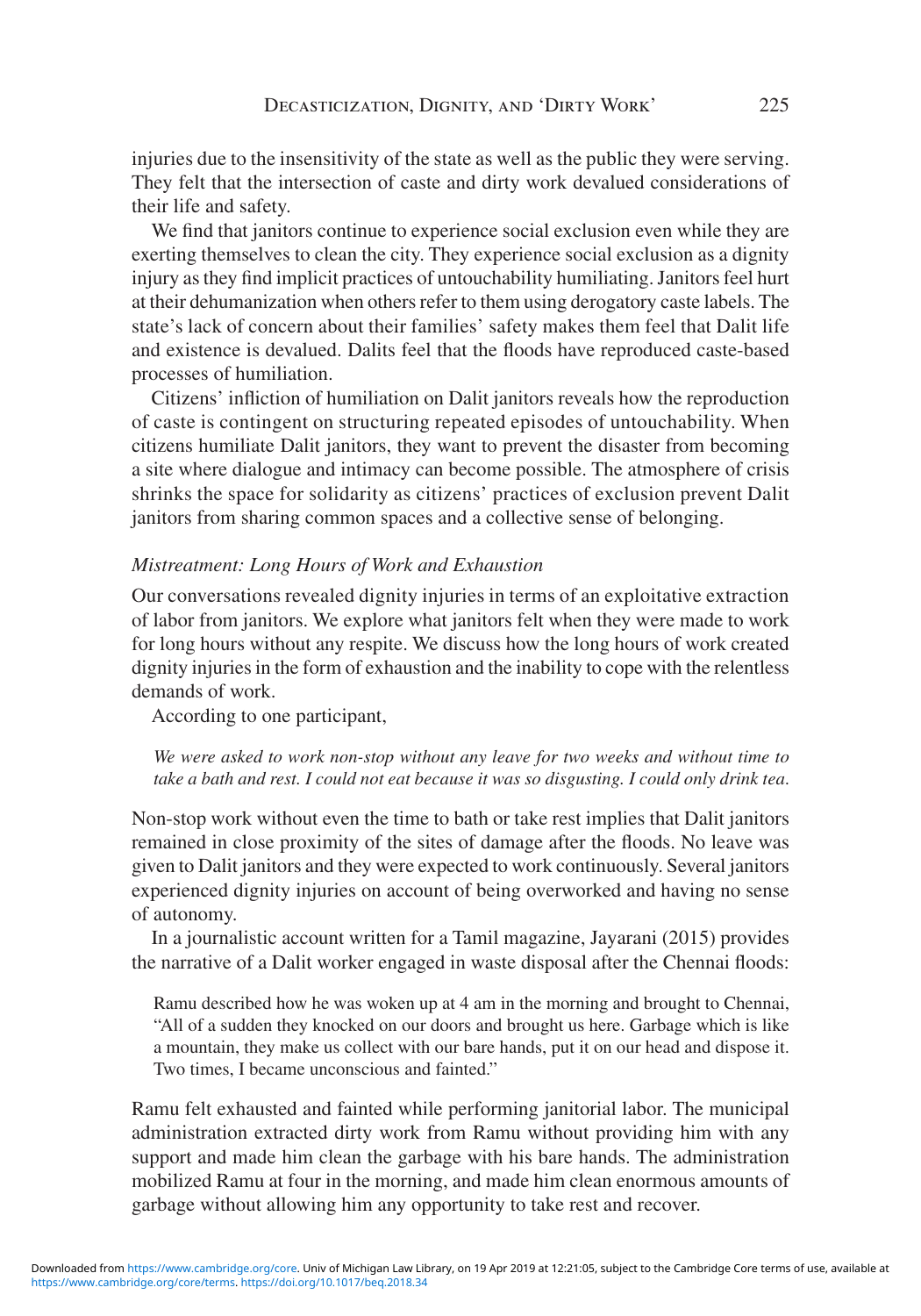A blogger writing on how Dalit labor was being extracted in the aftermath of the floods, described the inhuman living conditions for migrant workers:

The number of workers [brought from outside Chennai] put up in the school far outweighed the school's infrastructure facilities and hence for a lot of them there was no water to take shower or even wash their hands. They said that other basic facilities like toilets were in such bad conditions that they were finding it very difficult to cope (*Thozhilalar koodam*, 2015).

The working and living conditions of janitors who had been mobilized to clean Chennai were abysmal. While janitors were cleaning the city, ironically, they themselves did not have access to clean toilets and were made to use toilets that were in a bad condition. Janitors experienced dignity injuries in the form of working for long hours without any sense of gratitude or respect.

Janitors feel exploited when they are made to work for long hours without any rest. They experience dignity injuries in the form of overwork being normalized during the floods. They experience abysmal conditions of work as janitors who have been mobilized from outside Chennai do not have access to decent living conditions. The state extracts dirty work from janitors without providing decent conditions of employment in return.

Long hours of work and abysmal living conditions erode the dignity of janitorial labor as janitors are unable to obtain a negotiated settlement of their working conditions. The long hours of work commodify janitorial labor as citizens do not come forward in the spirit of civic responsibility to share the task of cleaning exceptional amounts of waste that exist. The entire task of cleaning the waste falls on Dalit janitors and leaves them exhausted as they have to work relentlessly without any respite.

#### *Bodily Harm and Dangerous Work*

In this section, we explore how janitors interpreted work related injuries as affecting their dignity. We discuss how some janitors experienced serious injuries and felt that basic conditions of safety and fairness were violated. We engage with dignity injuries arising from the backdrop of poor safety provisions indicating a lack of concern for the well-being of janitors.

A janitor described the bodily harm he suffered while doing his work:

*I had to remove the carcasses of dead cows, dogs, cats, and rats. It was horrifying . . . broken mica and debris needed to be cleaned. The skins in my feet were peeling off and my feet were full of mud boils as a result of working nonstop*.

The janitor experiences bodily harm in the form of his skin peeling off. Despite his feet being full of boils, he is not expected to take any rest and is expected to work continuously. The janitor experiences this condition as a dignity injury as he feels that the state does not relate to his bodily harm with empathy.

In a conversation with us, a Dalit academic, who has been engaged with the community, summarized janitors' experiences: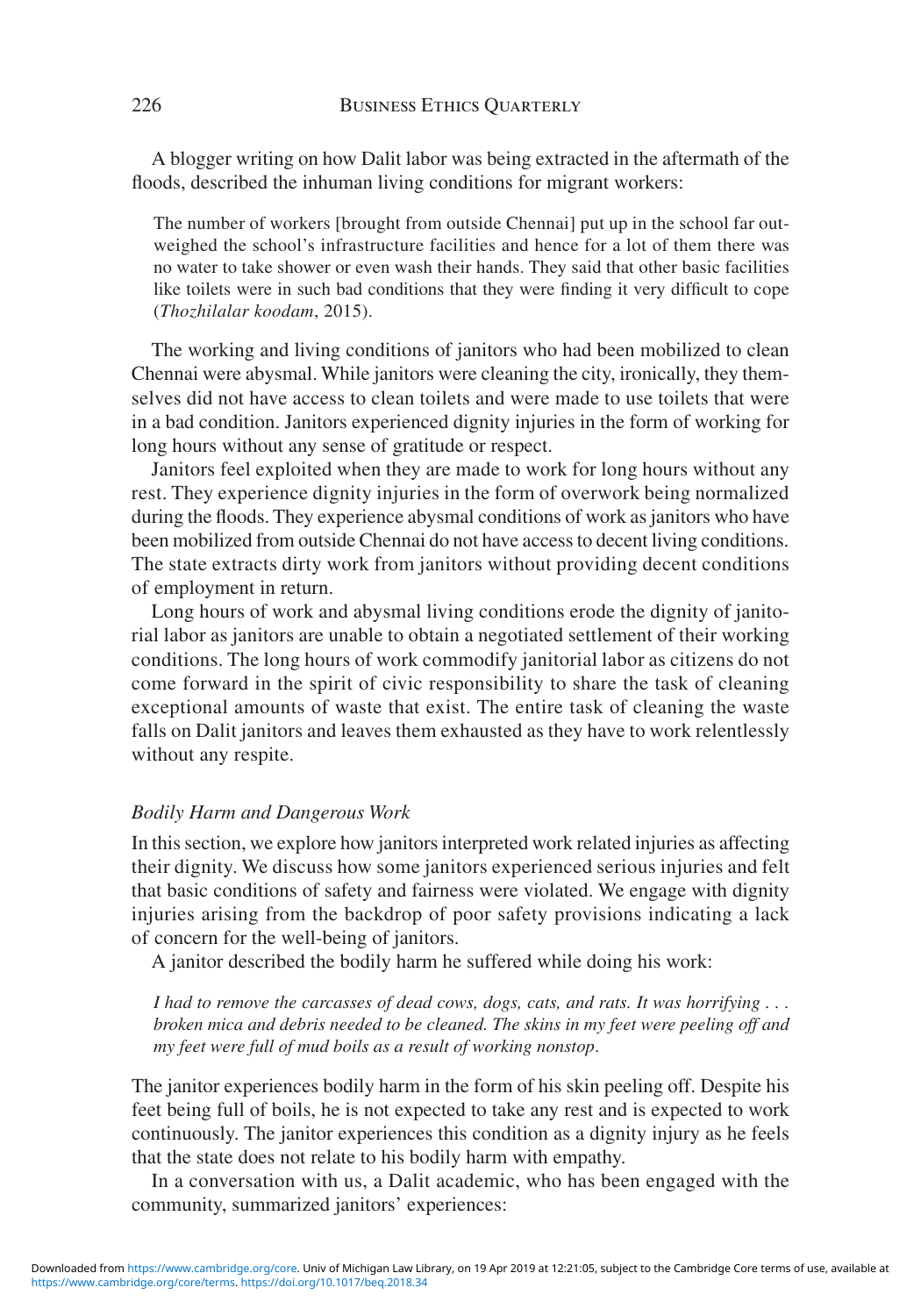*The janitors are being rotated in different phases. Recently, one contract sanitary worker died during the cleaning up of Chennai after the floods. However, the government refused to give any compensation claiming that he was a contract worker and not entitled for any benefits*.

A Dalit digital media site reported how the state did not compensate the worker and claimed that it was not liable as the worker had died of heart attack while working (Shanmugavelan & Kadhiravan, 2015). The precarious conditions of work created dignity injuries for Dalits as they felt that the state was insensitive towards their well-being. Janitors felt that the state had become immune to the bodily harm they suffered while performing their work.

A Dalit sanitary worker, who worked in the cleaning efforts said,

*Nobody cares even if we die. I have seen my relatives getting injured and sick. A drain was clogged. My uncle entered the drain. He inhaled some poisonous gases inside the drain. He became unconscious. A cousin went inside the drain to bring him out. If he had delayed even slightly further, my uncle may have died. After the floods, we cleaned waste with our bare hands throughout the day*.

The Dalit janitor is describing the hazardous conditions in which he works and how the state does not feel responsible for improving the conditions of work. Dalits are left to themselves to exhibit social relations of care towards each other. They are not given safety equipment to clean the waste and have to use their bare hands to participate in the cleaning efforts.

When Dalit janitors work even after being injured, they feel that the state does not care for their well-being. They feel that basic safety conditions and issues of fairness are being ignored in the employment relationship. Janitors experience dignity injuries when the state does not exhibit sensitivity towards incidents of bodily harm. Janitors feel that they work in hazardous conditions and the state has not made adequate investments to improve the conditions of work. The state's lack of sensitivity structures dignity injuries in the form of Dalits' experiences of precariousness and alienation. The institutional apathy and the lack of empathy to the appalling and hazardous working conditions illustrate the state's lack of institutional commitment in improving the working conditions of janitors. The state's apathy makes janitors' sufferings invisible and not worthy of empathy and compassion.

#### *Violation of Labor Rights and Exploitation*

In this section, we explore the implications of the erosion of labor rights for janitors in the form of the absence of overtime wages, the violation of minimum hours of work, lack of compensation for employment injuries, and increasing insecurities in the workplace. We discuss how contractors did not pay minimum wages to janitors whom they had employed on a temporary basis. We find that caste-based social relations are contingent on the reproduction of inequality for janitors. We explore how Dalit servitude is reproduced during the floods by ensuring that janitors have no recourse to justice after their labor rights are violated.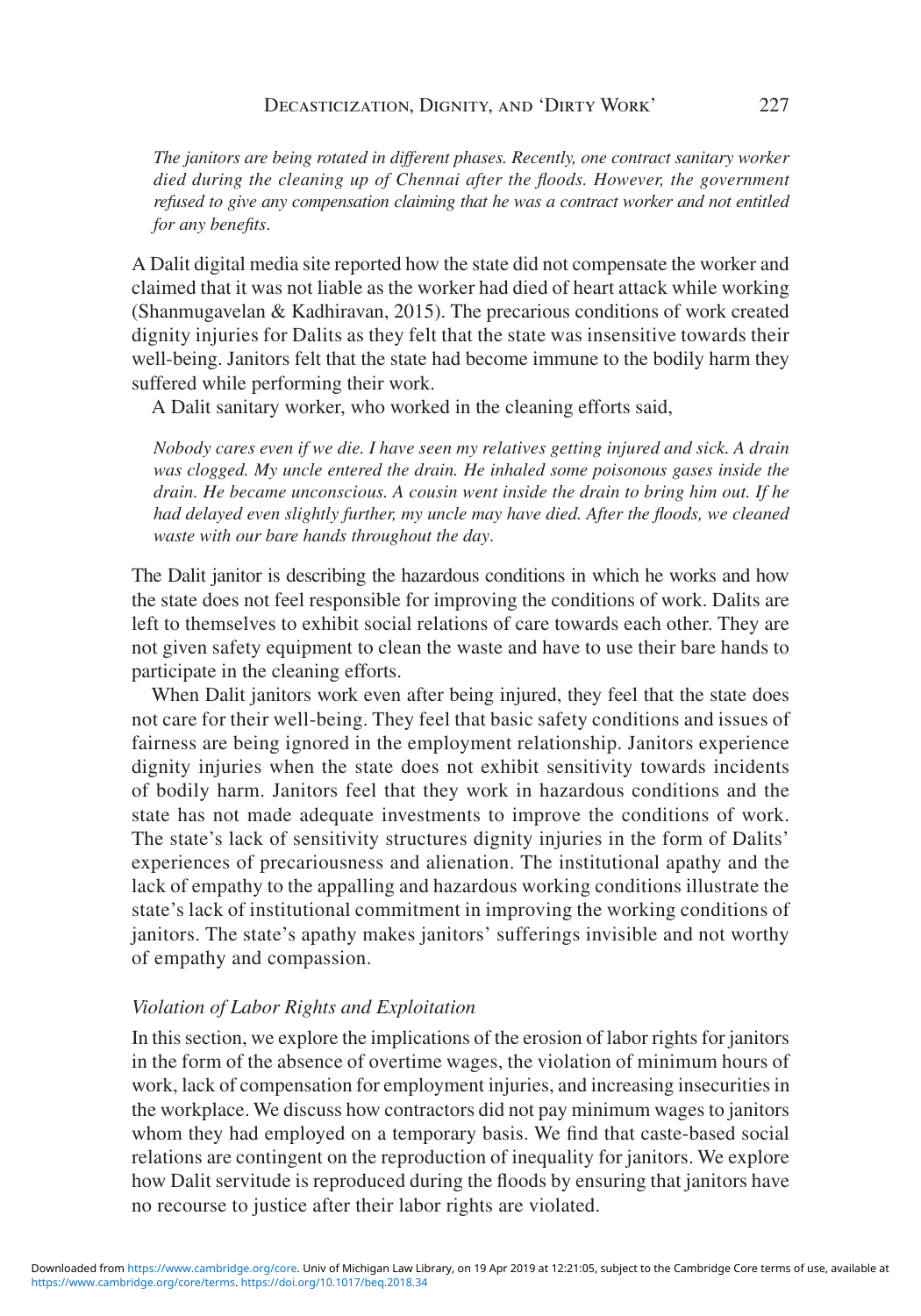A participant indicated that there was an acute shortage of personnel in janitorial work:

*The municipality has stopped hiring us for permanent jobs. My father had a permanent job. He was an alcoholic and died early. My elder brother got his job. But I never got a permanent job and work in a contract position. During the floods, the contractor made me work for almost the entire day. Yes, I got more wages but it was still unfair. Sometimes I worked for more than sixteen hours but got only two hours overtime wages*.

The janitor describes the inequality and exploitation that informs his employment relationship. Janitors experience neoliberal employment relationships devoid of job or social security as being unjust. The floods exacerbate inequality for Dalit janitors as they are not paid overtime wages for the actual number of hours they have put in.

A Dalit academic spoke to us about the ways in which Dalit janitors had been mobilized for the task of cleaning up Chennai:

*They were given no facilities, no safety, and I believe that even minimum wage conditions are violated. In several cases, contractors got these contracts on account of their political and criminal connections. Just because they are Dalits, the workers were voiceless*.

Caste-based social relations of inequality were reproduced when Dalit janitors were rendered voiceless in the cleaning efforts in the aftermath of the floods. During our fieldwork, we felt that the persistence of caste-based social relations required the structuring of inequality, as Dalit workers who asserted equality were likely to question the legitimacy of caste-based ideologies. Contractors violating minimum wage provisions indicated that the law could be violated with impunity in the context of Dalit workers.

In a journalistic account written for a newspaper, Mondal (2015) describes the narrative of a Dalit worker who worked under extremely difficult conditions:

"I was given gloves and chappals (not gumboots) but they don't fit properly. It is not easy to work with ill-fitting equipment," says Kannamma, 50, a sanitary worker with the Chennai corporation. She confirms that she has cleaned human excrement with her bare hands and says, "Toilets everywhere are flooded. Half of the city is defecating in the open. And there are the dead animals."

When Dalit workers had to clean flooded toilets and human excrement with their bare hands, they felt that they were being treated unfairly. When we listened to the narratives of Dalit workers, we felt that they faced many difficulties in asserting their labor rights. We felt that caste persisted in influencing the orientation of the state towards Dalits. Indifference to the mistreatment of Dalit janitors curtailed their ability to take recourse with legal mechanisms to counteract the violation of their rights.

Contractors violating the labor rights of janitors signaled the powerlessness of Dalits in taking recourse to justice. Many violations structured inhuman conditions of work where Dalits had to work with their bare hands in cleaning excrement and other debris. We felt that contractors were able to get away with these violations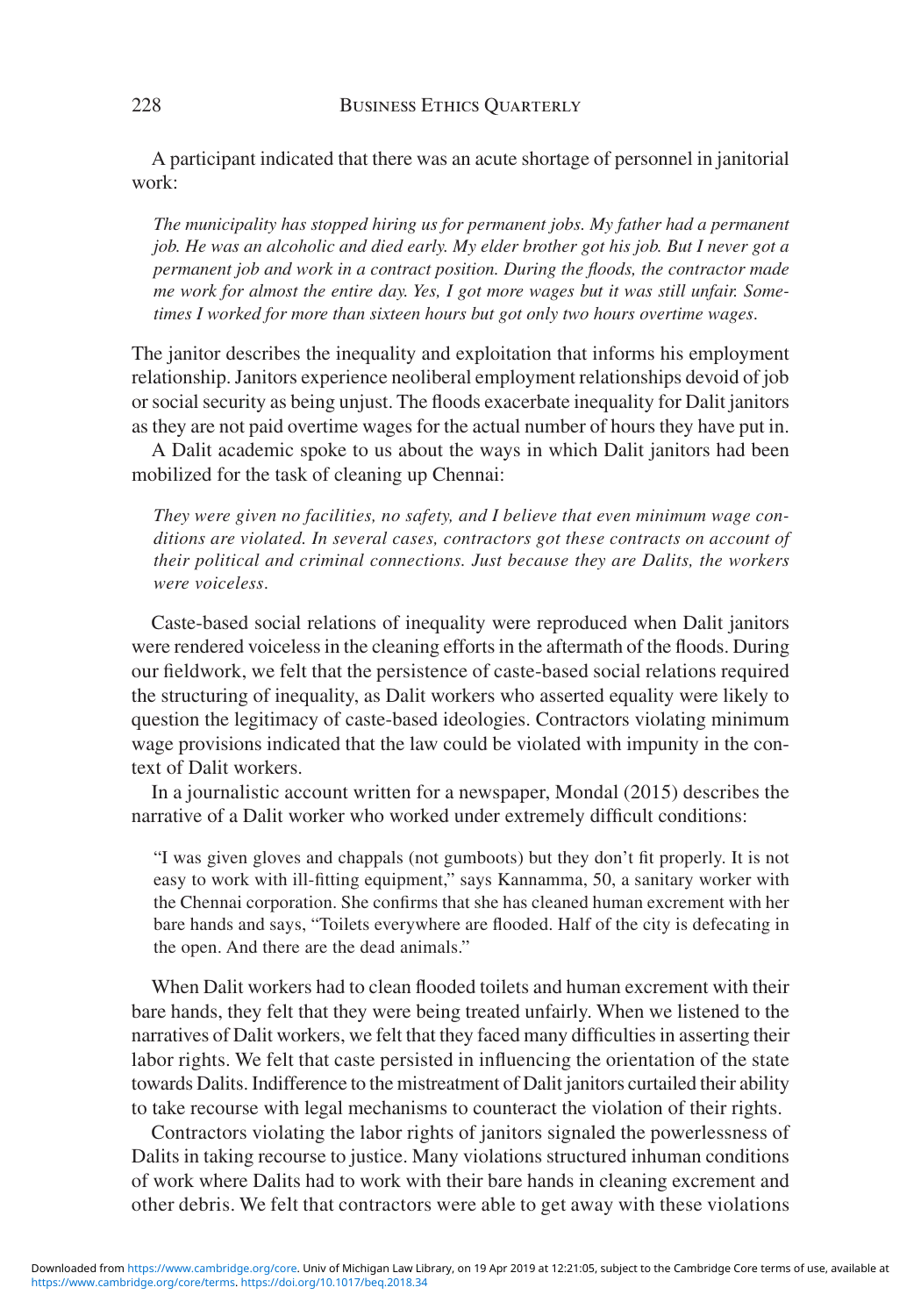because these inequalities reinforced social relations of caste. The social relations of caste naturalized Dalit performance of janitorial labor and eroded the ability of Dalits to assert their employment rights. We felt that the violation of labor rights reinforced social relations of caste and produced Dalit janitors as servile subjects.

# *Memory, Forgetting, and Dignity*

In this section, we shift our focus to explore how janitors respond to the reproduction of inequality and the discursive production of Dalit subjectivities as ungrievable. We described Dalit janitors' experiences of dirty work and dignity injuries in the previous section. The dignity injuries by themselves may not constitute memory work as several injuries were recounted in the specific context of a research conversation. Many times, janitors' accounts may be silenced due to a conducive space not being available to share experiences of injustice. When janitors articulate these accounts to other members of the community, these accounts become a part of their memory work. When janitors infuse emotions such as pride or resentment into the accounts they share with members of their community and other social actors, they engage in memory work as they articulate how the dignity injuries affect them.

There are two important mechanisms through which memory work affects Dalit janitors' quest for dignity. First, Dalit janitors want to reclaim dignity by remembering their contributions with pride and resilience. Through their memory work, Dalit janitors articulate claims of justice by remembering their embodied janitorial labor. Second, media discourses and caste ideologies counteract Dalit claims by focusing on the need to exercise labor process control on janitors. Media discourses and caste ideologies enact de-narrativization of Dalit claims by advancing tropes of the ungrievability of Dalit life.

### *Memories of Pride and Resilience*

In this section, we explore how janitors want to assert a sense of justice by describing the pride and resilience with which they embodied janitorial labor in the aftermath of the Chennai floods. Memories of pride and resilience are an attempt to counteract the devaluing of janitorial labor. We discuss how janitors resent their experiences of dignity injuries by remembering caste-based social relations as embodying structures of irresponsibility.

A janitor narrated about how he felt that he was working to resurrect the city:

*I have to do this as a service to people to bring back Chennai to life*.

A couple of participants talked about their resilience and were proud of their hard work:

*We worked hard to have the city back. I washed a house 15-20 times to remove the smell*.

*We were efficient. We learned from mistakes, and we supported each other*.

Helping and service to the community are the most common themes in the janitorial memory of floods. We feel that janitors articulated these claims to access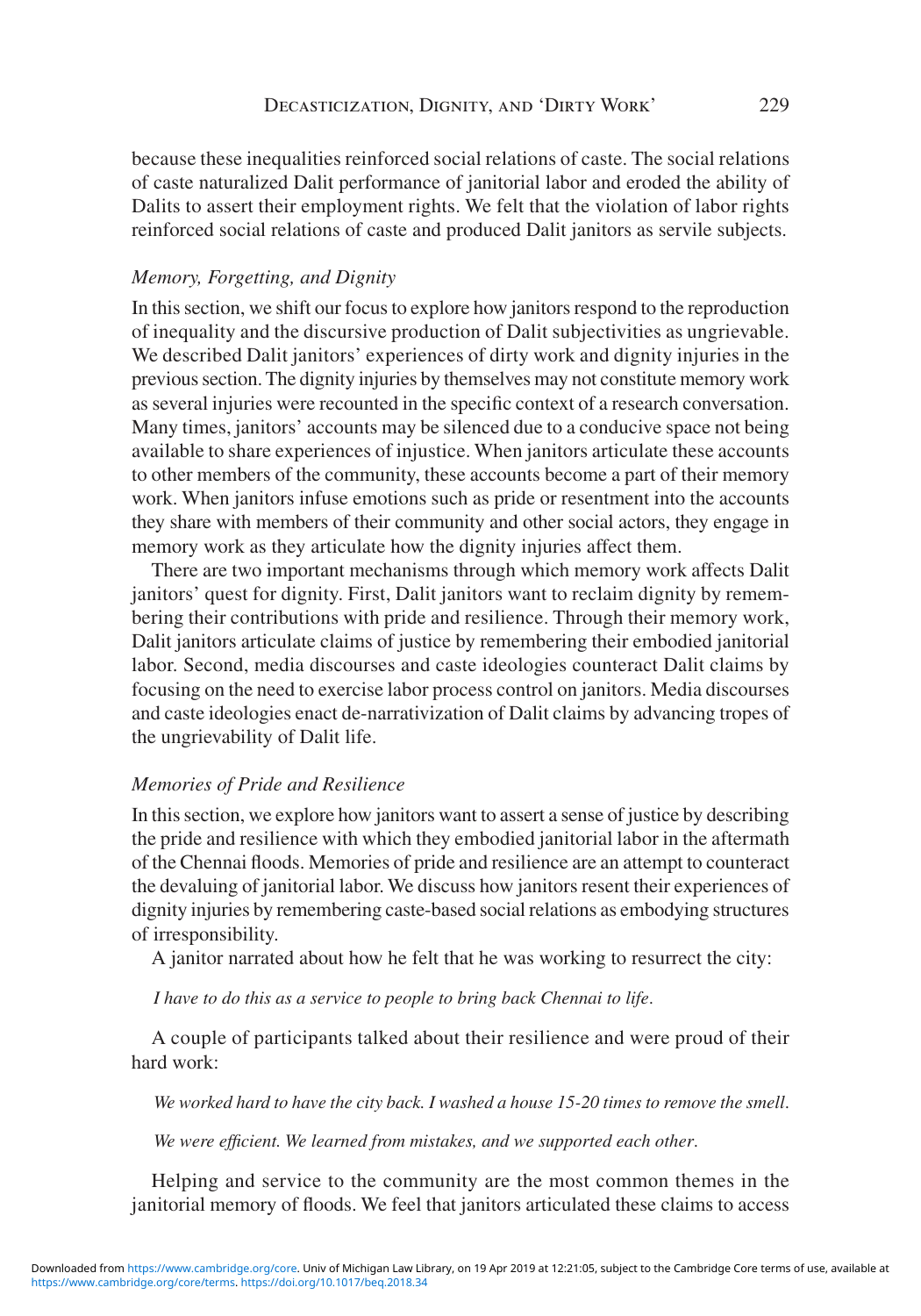justice for the labor they rendered. Janitors presented positive accounts of their work to counteract the discursive labelling of their labor as dirty work.

Another participant told us about the satisfaction he derived from his work:

*I was cleaning a six-floor building. In each room, there was waste. Waste had piled up to six feet high piles in each room in the building. Laptop, TV, fridge, chair, sewer, and gutter water, everything had got mixed up. Earlier, the building looked like a dilapidated one-hundred-year-old structure. After I cleaned it, it was restored as a new, clean, modern building*.

By providing an account of how he contributed to refurbishing a building that had become dilapidated into a clean, modern space, the participant is articulating the rehabilitative potential of janitorial labor. Janitorial labor as rehabilitation reshapes the discourse about the contribution of Dalits in the aftermath of the Chennai floods. We feel that this is a process through which Dalits reject their subordination in the caste order and try to lay claims as equal citizens.

Another janitor empathized about the suffering of people:

*I was born and grew up in this mess. I feel sorry and pity for those people who faced this problem. Nature taught us a lesson. We are all one in this. I helped as much as I can*.

Dalit janitors remember the floods as an opportunity for providing solidarity to citizens, and in some rare cases, they found that citizens also reciprocated a sense of ephemeral respect. During the interviews, at least one janitor mentioned that for the first time, people addressed him as "sir." Yet, this sense of respect was either forgotten or never seriously translated into action within the context of how labor was extracted from Dalit janitors.

Memory work embodying pride and resilience indicates Dalit janitors' desires to resist dignity injuries and recraft their location as equal citizens. We feel that Dalit janitors' memory work militates against caste-based subordination while at the same time communicating a positive image of their contributions to society. We believe that Dalit janitors' memory work becomes an important cultural resource in presenting Dalits as creative and hard-working beings who have made significant contributions in reconstructing Chennai. We contend that Dalit janitors' memory work outlines how the persistence of structures of caste-based irresponsibility in the aftermath of their resilient labor indicates the basic antagonism of caste with dignity and civic consciousness. We feel that memory work outlining the positive accounts of Dalit janitorial labor resist the labels of dirty work imposed on Dalits and show that caste-based prejudices are at the heart of the discursive construction of dirty work.

# *Forgetfulness and Hostile Social Relations*

In this section, we describe how the process of socially forgetting the contributions of janitors is linked to the ungrievability of Dalit life. In several instances, the media presented Dalit janitors as shirking their work and being responsible for the slowness of the city's recovery efforts. We explore how Dalit experiences were de-narrativized and silenced in constructing collective memories of the Chennai floods.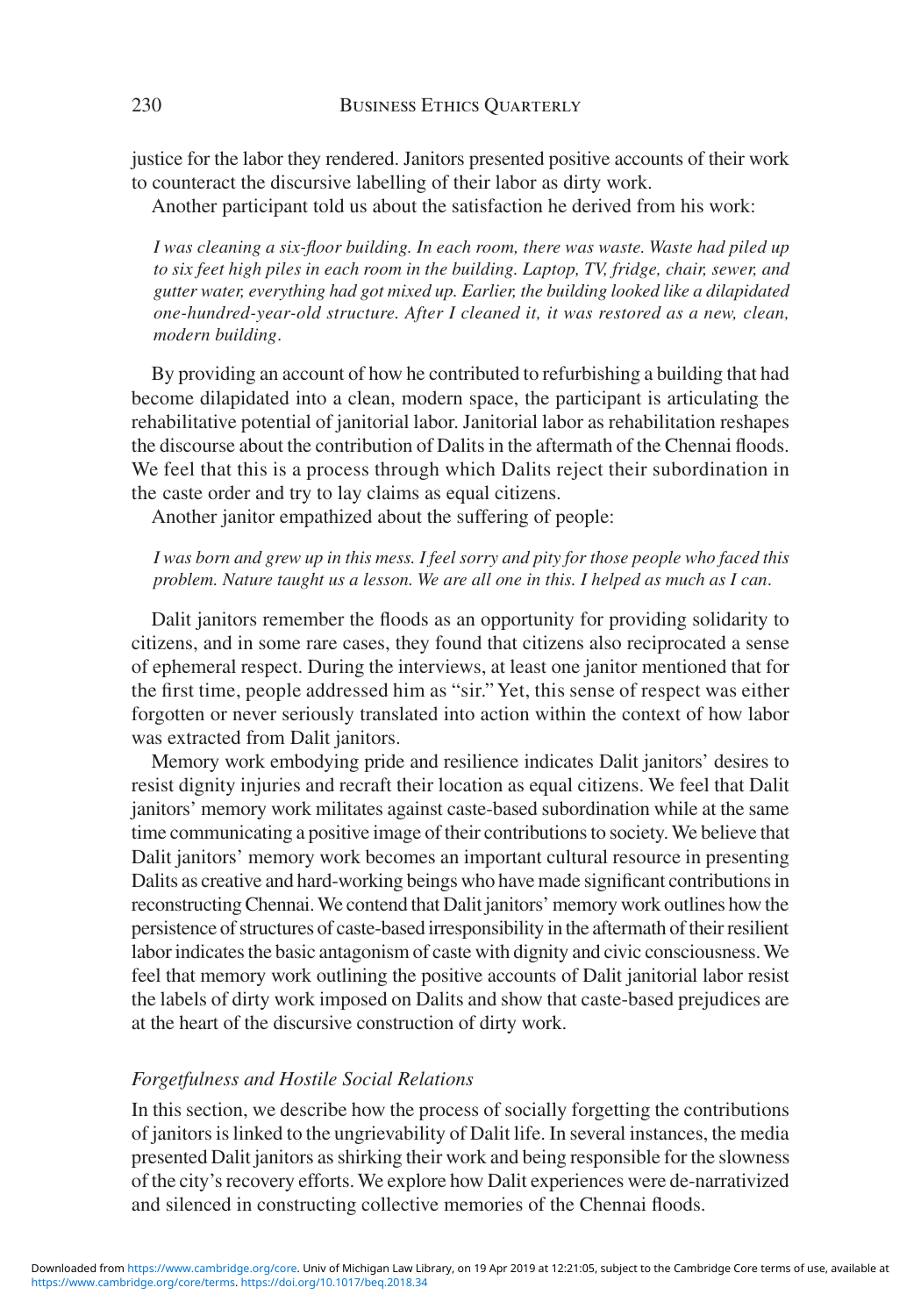#### A participant described how the media constructed hostile stereotypes of janitors:

*TV journalists stood in the streets of the well-off and pulled together a crowd. Soon the crowd started screaming. Then, typically they called the municipal commissioner or the MLA (Member of the Legislative Assembly or the local representative) saying that nobody has come to clean up. The TV camera zoomed on the gutter or waste lying in the street. Soon the municipal officer started shouting at us. We had just come back from a fourteen-hour shift. Not even half an hour had passed. As soon as our garbage truck arrived, the crowd started cheering. The journalist also started shouting and claiming credit. Sometimes they poked the mike in front of us as well making us look like criminals who were shirking work. Someone in the crowd muttered that we were lazy people lacking discipline. Many times, I felt like shouting back abuses at the TV camera. But I kept quiet as I would be immediately thrown out of my job*.

The media nurtures memories through which Dalit janitors can be described as lazy and irresponsible. These media accounts create the basis of memory work through which Dalit contributions can be forgotten as everyday media narratives form an important part of public memory and discourse. We feel that the media construction of Dalits as lazy and irresponsible become the basis for the ungreivability of Dalit life and a lack of empathy for the difficult and hazardous conditions in which Dalits exerted themselves.

A participant observed how Dalits were denied credit for the work done by them:

*The stars and politicians did not get off their cars. They sat inside and came out just for the photo. The media played the story almost as if the politicians and stars had done the cleaning. Our work was forgotten*.

The media actively nurtured images of film personalities and politicians as participating in the cleaning efforts after the Chennai floods. At the same time, the media did not highlight the work done by Dalit janitors or listen to their experiences of non-stop work in the midst of difficult circumstances. We feel that the media did not provide adequate space for Dalit memories of the floods, thus de-narrativizing the grief of Dalits and reproducing social relations of inequality. In terms of the limelight being stolen for the work done by him, a participant commented:

*The waste was like stone. The smell and sight was difficult for me to handle. I had to smoke a beedi (local make of cigarette) every half an hour. My face and hands looked like I had fallen into a gutter after every ten minutes of work. But I had to continue as there was no place for washing myself. While we did all this work, did any TV journalist interview us? Radio jockeys who were sitting in their radio stations and NGOs became stars for handing out a few food packets. But no one seemed to care for us*.

The media marginalized the accomplishments of Dalit janitors by refusing to acknowledge them while romanticizing the relief efforts carried out by NGOs and celebrities. We feel that the media's failure to discuss the ways in which janitors cleaned Chennai is related to larger tropes of stigmatization, dirty work, and invisibility of janitorial labor. We feel that the media's failure to describe the work done by the janitors distances citizens from janitorial labor, perpetuating the label of dirty work.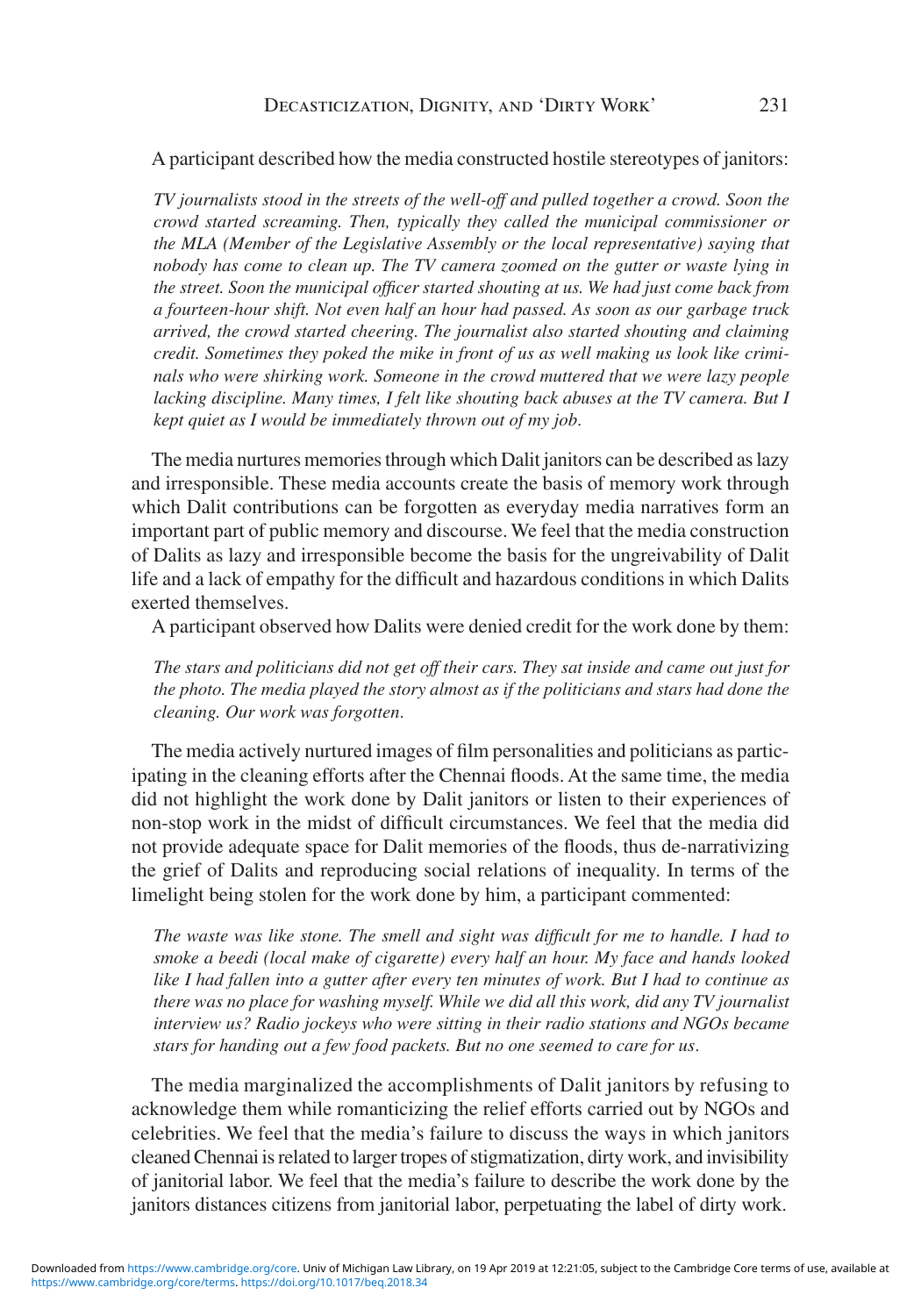Media accounts presented Dalit janitors as lazy and irresponsible, and accountable for the slow recovery of Chennai after the floods. While they nurtured romantic images of film personalities, politicians, and NGOs, they did not pay attention to the difficult conditions of work or accomplishments of Dalit janitors. As media accounts did not mobilize experiences of Dalit grief, they were complicit in nurturing the ungrievability of Dalit life and structured the possibility of forgetting Dalit efforts. The media's lack of attention to Dalit stories and memories de-narrativized Dalit accounts and aided the reproduction of inequalities. By failing to provide intimate accounts of how Dalit janitors were cleaning the city, the media reproduced tropes of distancing, stigmatization and marginalizing Dalit accomplishments. We believe that the media erased Dalit conversations from the public discourse around Chennai floods in order to create a culture of forgetfulness about Dalit labor. Cultures of forgetfulness become the basis for sustaining caste-based hostilities as they marginalize Dalit contributions in sustaining the material fabric of the city.

## **DISCUSSION**

From our analysis of Dalit narratives in the aftermath of the Chennai floods, we arrive at three conceptual positions. By drawing from Butler's (2009) unequal grievability of life, we arrive at an understanding of Dalit janitorial experience as a process of de-narrativization through which the grief of Dalit workers is silenced. Through an exploration of Ambedkar's frame of annihilation of caste (Rodrigues, 2002), we understand how dignity injuries de-frame social relations of equality, reproducing social relations of caste as cultures of obedience. By engaging with Ambedkar's thought, we acquire an understanding of how the discursive construction of janitorial labor as dirty work erodes the dignity of Dalits. Finally, by engaging with Esposito's (2015) arguments surrounding the binary between persons and things, we access Dalit experiences as implying a process of sanitization and de-pluralization where concrete Dalit accounts are de-emphasized in the enactment of a universalized public memory of the floods. Privileging such universalized memories counteracts the Dalit janitors' attempts to advance dignity claims, as public discourse excludes their grief from the memory of the disaster.

We refer to de-narrativization as the process of erasing the stories of marginal subjects from public discourse on account of inequality in expressing grief about them (Butler, 2009). The de-narrativization of Dalit experiences is outlined by the marginalization and stigmatization of janitorial labor while the relief and discursive work done by other actors such as NGOs and radio jockeys is romanticized. Several Dalit janitors remember their cleaning efforts with pride and resilience. When these memories of pride and resilience are not given space in public discourse and de-narrativized, the possibility of accessing justice as a process of remembering embodied janitorial labor is marginalized.

Caste-based obligations intersect with neoliberal vulnerabilities imposed by the state on Dalit janitors (Jagannathan, Selvaraj, & Joseph, 2016). In our study, Dalit janitors experience job insecurity, lack of payment of minimum wages, lack of compensation for employment injuries, and a violation of labor rights. Dalits are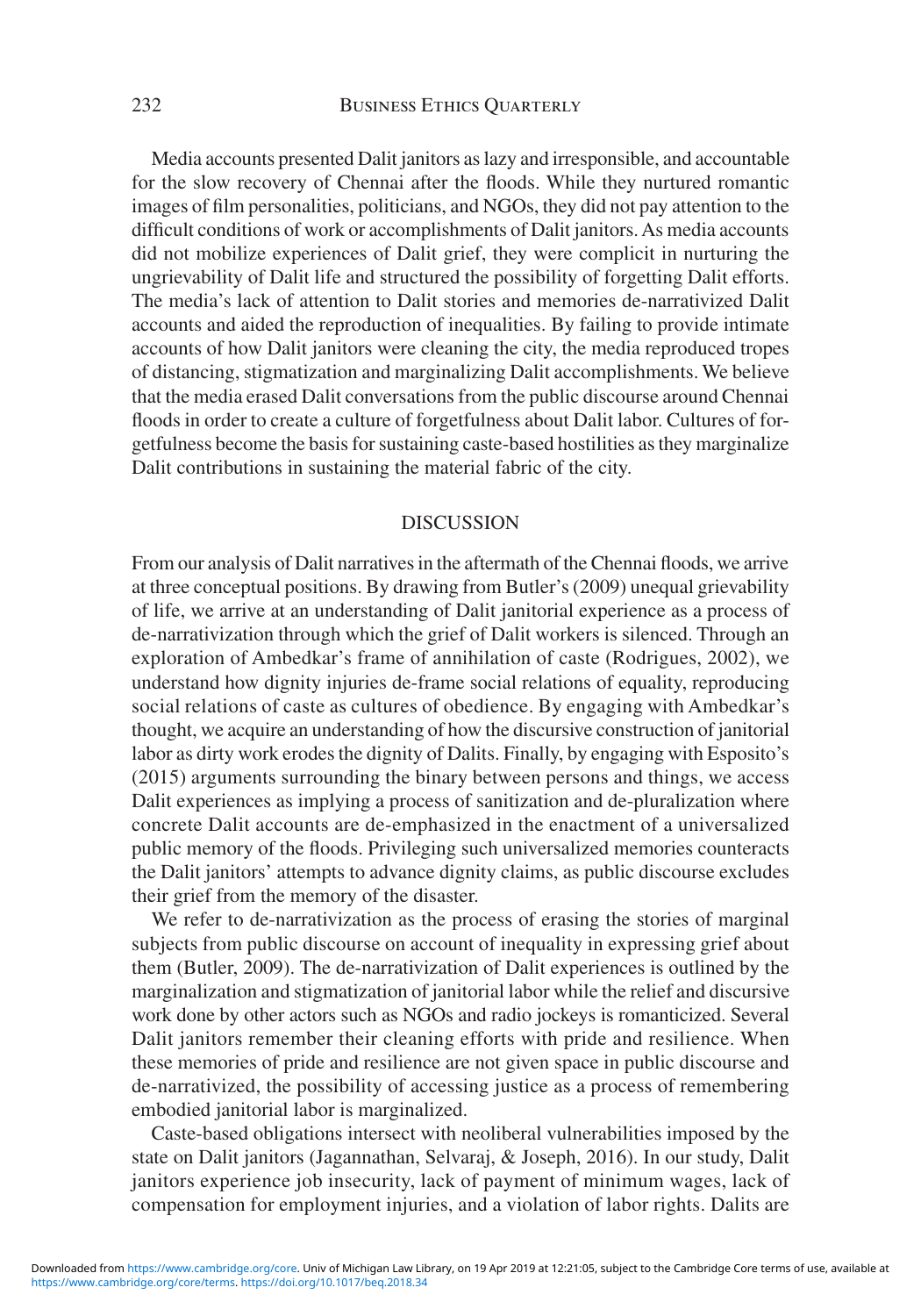unable to mobilize their grief to make the state accountable for the dignity injuries they suffer in the form of unsafe conditions of work and lack of fairness. The ungrievability of Dalit life is linked to the reproduction of inequality for Dalits.

According to Butler (2009), utilitarian thought often constructs materially and politically disenfranchised lives as less grievable, leading to the de-narrativization of the griefs of marginalized subjects. In our study, Dalit janitors lead materially and politically disenfranchised lives as they receive abysmal wages and have little say in processes of governance. De-narrativization is compounded by the individualization of employment relations (Lundberg  $\&$  Karlsson, 2011), marginalization of Dalits in the trade union movement (Soni-Sinha & Yates, 2013), and stereotyping and stigmatization of janitorial labor (Cruz & Abrantes, 2014). While Mena et al. (2016) argue that structural dignity injuries need to be counteracted through memory work, Dalit janitors and mnemonic communities find difficulties in articulating their grief (Dalwai, 2016). Inequalities that structure Dalits as ungrievable subjects aid the reproduction of social relations of caste and consolidate the embodied injustices of caste in extracting janitorial labor from Dalits under hazardous conditions. While Butler articulates the unequal grievability of life in political discourses, we add to her theorization by suggesting that de-narrativization is linked to the reproduction of embodied injustices.

According to Ambedkar, dignity injuries constitute traumatic memories that are inflicted on Dalit communities and reproduce social relations of caste as cultures of obedience (Rodrigues, 2002). Our findings add to the literature on how janitors in India face multiple axes of discrimination and are incorporated into a culture of servitude (Ray & Qayum, 2009). The reproduction of caste-based social relations structures janitors' experiences of dignity injuries (Bolton, 2007; Carswell & De Neve, 2014; Hodson, 2001; Sayer, 2011) and advances the stigmatization of dirty work (Ackroyd, 2007; Gatade, 2015; Jaoul, 2011). Janitors' experiences of dignity injuries undermine their sense of self-worth and well-being (Aguiar & Herod, 2006; Coffey et al., 2017; Hughes, 1962; Yadav, 2014). Ambedkar (1968) argued that the construction of occupational categories such as janitorial labor as dirty work and the social exclusion of Dalits structured several dignity injuries for them.

In the context of dignity injuries, it is useful to understand the tension between the memories of body as habit and body as event (Ricoeur, 2004). While the body as habit is associated with rhythms of familiarity or strangeness, the body as event is associated with various affects, emotions, joys, and traumas. According to Ricoeur, events are remembered in terms of their embodied affects and memory plays an important role in recognizing the politics of events. In our study, the politics of subordinating Dalit janitorial labor is enacted through embodied memories such as practicing implicit forms of untouchability and addressing janitors using derogatory caste names. Ambedkar argues that Dalit experiences of humiliation are at the heart of the political production of obedience, and he describes caste as unsustainable as it structures dignity injuries for Dalits (Guru, 2013; Thorat, 2009).

Embodied memories are often signs of a larger social commentary about places, narratives of alienation, and critiques of social relations (Kleinman & Kleinman, 1994; Ricoeur, 2004). In our study, several janitors recollected being exhausted and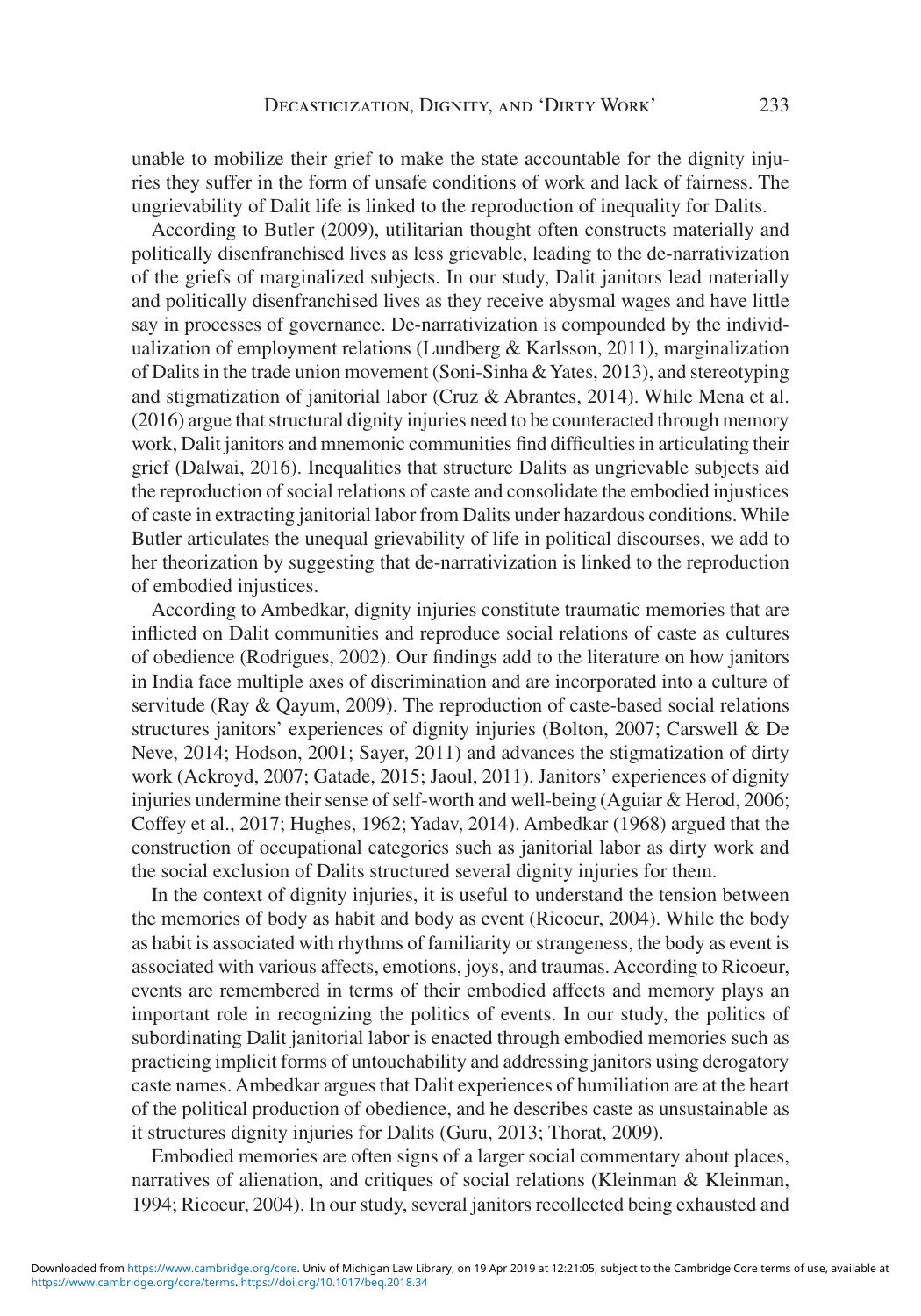described how they were even unable to eat food while doing their work. Following Ricoeur (2004) and Kleinman and Kleinman (1994), we contend that these embodied experiences of exhaustion reflect a larger social commentary on how casticization of social relations has tired Dalit subjects. Ricoeur (1999a) outlines that it is important to both remember and forget in order to negotiate social relations of justice. Ambedkarite politics has the potential to inaugurate a negotiation of remembering and forgetting (Rodrigues, 2002). Ambedkar argues that the extraction of intense forms of Dalit labor is linked to the memory of caste-based social relations of obedience. Dalits can assert their dignity by forgetting the normality of obedience and resentfully remembering the need to counteract their experiences of humiliation. While Ambedkar focuses on the ritual and hierarchical basis of the social relations of equality, we add to his thought by arguing that experiences of humiliation (Guru, 2013) are central to cultures of obedience.

Esposito (2015) argues that it is necessary to challenge the binary between things and persons as depersonalization leads to the erosion of dignity. When Dalit workers are engaging in cleaning carcasses, sewage, debris, and electronic waste for long hours without adequate rest, safety equipment, or overtime wages, they are being treated as mechanical things without any bodily limits or dignity (Lucas, 2011). The exploitative extraction of Dalit labor in the aftermath of a disaster suggests a process of sanitization and de-pluralization of memories. By sanitization and de-pluralization, we refer to the failure to separately account for Dalit experiences of the Chennai floods. The universalization of narrative about the Chennai floods provides a sanitized account and fails to outline Dalit janitors' specific dignity injuries.

Ricoeur (1999b) argues that the past and the future are tied to each other. Utopian imaginations of the future are built on unkept promises in the past. Conflictual memories of the past help in uncovering these unkept promises. The selective repression of conflictual memories leads to acts of repetitive labeling, which are unjust and violent. In our study, we observed that television journalists actively engaged in such acts of repression and repetition, thus sanitizing accounts of the Chennai floods. Dalit janitors experienced dignity injuries due to being transformed into objects and depersonalized entities (Esposito, 2015) as a result of the journalistic accounts describing them as lazy and irresponsible.

Television journalists never focused on the embodied dignity injuries of Dalit janitors, thus repressing inequalities that were operating in the aftermath of the floods. Instead, they created sanitized spectacles that mobilized repetitive stereotypes of Dalit janitors shirking their work, thus reiterating the casticization of social relations. Through our engagement with Dalit janitors, we contest these stereotypes to sustain the memory of alternative accounts of the Chennai floods. Such a sustenance of alternative accounts becomes necessary to prevent the linear production of history on the basis of ideological operations of power against marginal subjects (Huyssen, 2003). The future can be changed by politically discovering ways of remembering the past through which marginalized perspectives can be mobilized (Bold, Knowles, & Leach, 2002; Sturken, 1999). Dignity injuries can be resisted by counteracting the sanitization of accounts that advance the binary segregation of some entities as persons and other entities as things (Esposito, 2015).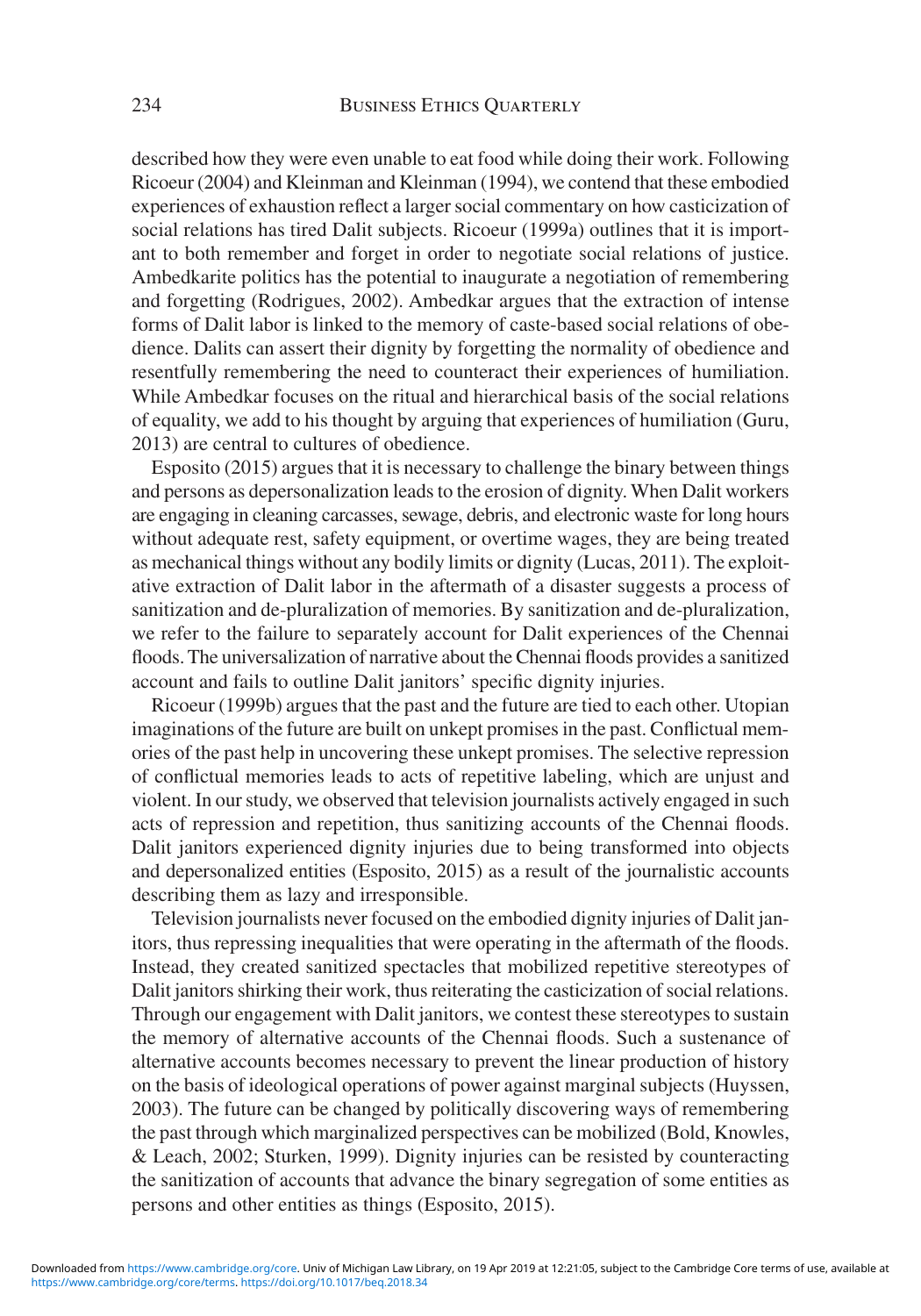Ambedkar (1968) indicated that Dalits needed to actively develop a collective will to counteract the inequality of caste and the requirements of dirty work that caste orders of society placed on them. In this article, we outline that the collective will of Dalits is entangled with the counteraction of processes of forgetting that are imposed on them. Through these processes of forgetting, hazardous labor is extracted from Dalits, but their roles in reconstructing cities through their janitorial labor is not adequately acknowledged. Butler (2009) outlines that processes of forgetting might be related to the pleasure that dominant subjects draw from the degradation of vulnerable subjects. Extending Butler's arguments to janitorial labor implies that labor extracted from Dalit janitors not only fulfils instrumental outcomes of reconstructing the city, but also structures pleasures of degradation.

In the Ambedkarite sense, we understand Butler's (2009) reference to the pleasure of degradation as the narcissistic pleasure that the so-called 'upper' castes and Brahminical figures derive in the reproduction of caste (Rodrigues, 2002). The caste-based politics of forgetting is related to denying any virtuosity that Dalits can claim, and naturalizing dirty work as a caste-based obligation that Dalit janitors need to perform. Extending Butler's thoughts on the unequal grievability of life, the injuries that Dalit janitors suffer during the performance of their labor become ungrievable as caste-based inequality constructs them as subjects who cannot have any claims to grief. Within the caste order, Dalits are robbed of personhood and become bound to ties of servitude, outlining Esposito's (2015) conceptualization of the banishment of life into abstract existence, devoid of concrete embodiment. Extending Esposito's arguments of the reduction of life into the abstract, we argue that rituals of naming involved in invoking hierarchically unequal categories of caste rob Dalits of a concrete sense of embodied agency and personal dignity.

#### *Implications*

Our core aim is to explore how the reproduction of inequalities by associating dirty work with Dalit subjectivities diminishes social capacities for compassion of Dalit suffering and grief. The construction of janitorial labor as dirty work constructs several dignity injuries for Dalits, and when they do not have adequate opportunities to incorporate their injuries into public memory, they are unable to resist the erosion of their dignity. By naturalizing caste hierarchy, Dalit janitors' embodiment of suffering, grief, and occupational hazards become invisible and erased from the public memory. We contribute to the growing body of work on invisibility in the workplace (Hatton, 2017). We argue that there is a paradoxical relationship between embodiment and invisibility. Those who embody multiple marginalized identities in an organizational context often experience a veneer of hypervisibility. We characterize such hypervisibility as *objectified invisibility*. We argue that there may be two kinds of objectified invisibility: *erased* and *exotic*. Often one or more marginalized identities (e.g., caste or race or sexuality) could overshadow objectified invisibility, thereby erasing the suffering and indignities of those who embody those identities. The suffering of Dalit sanitation workers who work in appalling, hazardous conditions is erased in the public memory because of the association between their 'polluted' caste status and dirty work. In contrast, women, specifically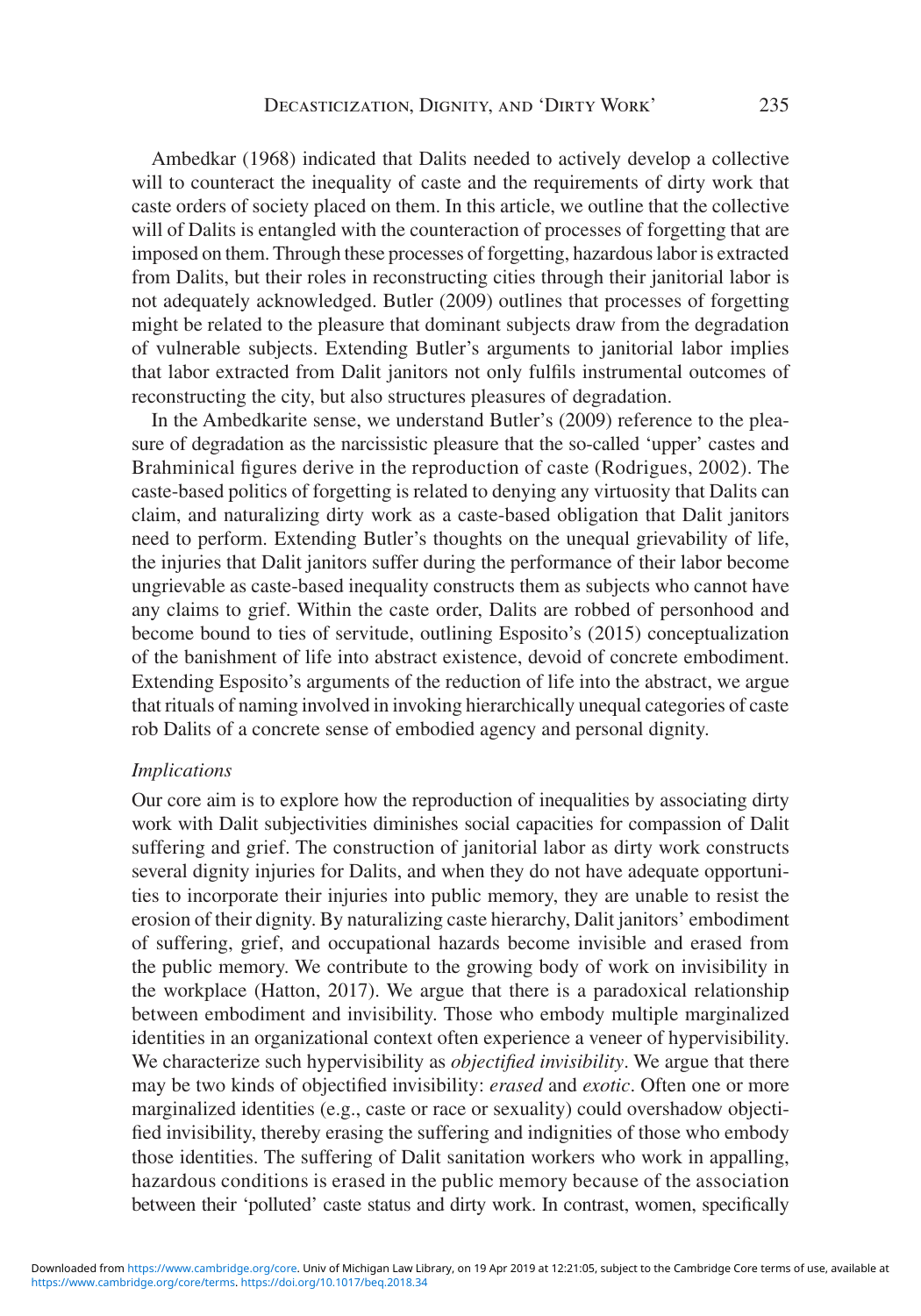ethnic minority women, often experience exotic objectified invisibility where being marked as an object of desire makes their everyday humanity/suffering as a human being/fellow worker invisible. Our findings suggest that an intersectional approach to study invisibility in a cross-cultural context is critical to further our understanding of the contours of invisibility in the workplace.

Our study also makes three theoretical contributions by drawing on the experiences of Dalit janitors in the aftermath of the Chennai floods. First, we add to Butler's (2009) understanding of the unequal grievability of life by arguing that de-narrativization is not merely a political-discursive enactment but a process of repressing concrete embodied experiences of injustice. Second, we add to Ambedkar's (Rodrigues, 2002) description of caste as embodying cultures of obedience by arguing that obedience is not merely enacted through hierarchy but also through embodied memories of humiliation. Third, we add to Esposito's (2015) proposition that the binary segregation of persons and things is at the heart of indignity by advancing the argument that the sanitization of accounts, which represses conflictual memories, could aid the reproduction of binaries between persons and things. We contend that decasticizing the Indian mind is a critical step to the recognition of the occupational hazards of Dalits and to restore their dignity at and in work.

#### ACKNOWLEDGEMENTS

We want to thank our anonymous reviewers and our action editor for their extensive and constructive feedback, which greatly improved the quality of our article. We also thank Balmurli Natrajan, Ravi Kudesia, and Veronica Rabelo for their feedback on the earlier drafts of this article. Finally, we are extremely grateful to our Dalit janitors for sharing their work experiences with us and to the progressive activists and intellectuals who chronicled and kept the memories of the sufferings of the janitors alive in the social memories of the Chennai floods.

## **REFERENCES**

- Ackroyd, S. 2007. Dirt, work and dignity. In S. C. Bolton (Ed.), *Dimensions of dignity at work*, 30–49. Oxford, United Kingdom: Butterworth-Heinemann.
- Aguiar, L. L. M., & Herod, A. (Eds.). 2006. *The dirty work of neoliberalism: Cleaners in the global economy*. Malden, MA: Blackwell.
- Ambedkar, B. R. 1968. *The annihilation of caste with a reply to Mahatma Gandhi*. Jalandhar, India: B. Patrika.

Ashforth, B. E., & Kreiner, G. E. 1999. "How can you do it?": Dirty work and the challenge of constructing a positive identity. *Academy of Management Review*, 24(3): 413–434.

- Bold, C., Knowles, R., & Leach, B. 2002. Feminist memorializing and cultural countermemory: The case of Marianne's Park. *Signs: Journal of Women in Culture and Society*, 28(1): 125–148.
- Bolton, S. C. 2007. Dignity *in* and *at* work: Why it matters. In S. C. Bolton (Ed.). *Dimensions of dignity at work*: 1–16. Oxford, United Kingdom: Elsevier.

Butler, J. 2009. *Frames of war: When is life grievable?* New York: Verso.

Carswell, G., & De Neve, G. 2014. T-shirts and tumblers: Caste, dependency and work under neoliberalisation in south India. *Contributions to Indian Sociology*, 48(1): 103–131.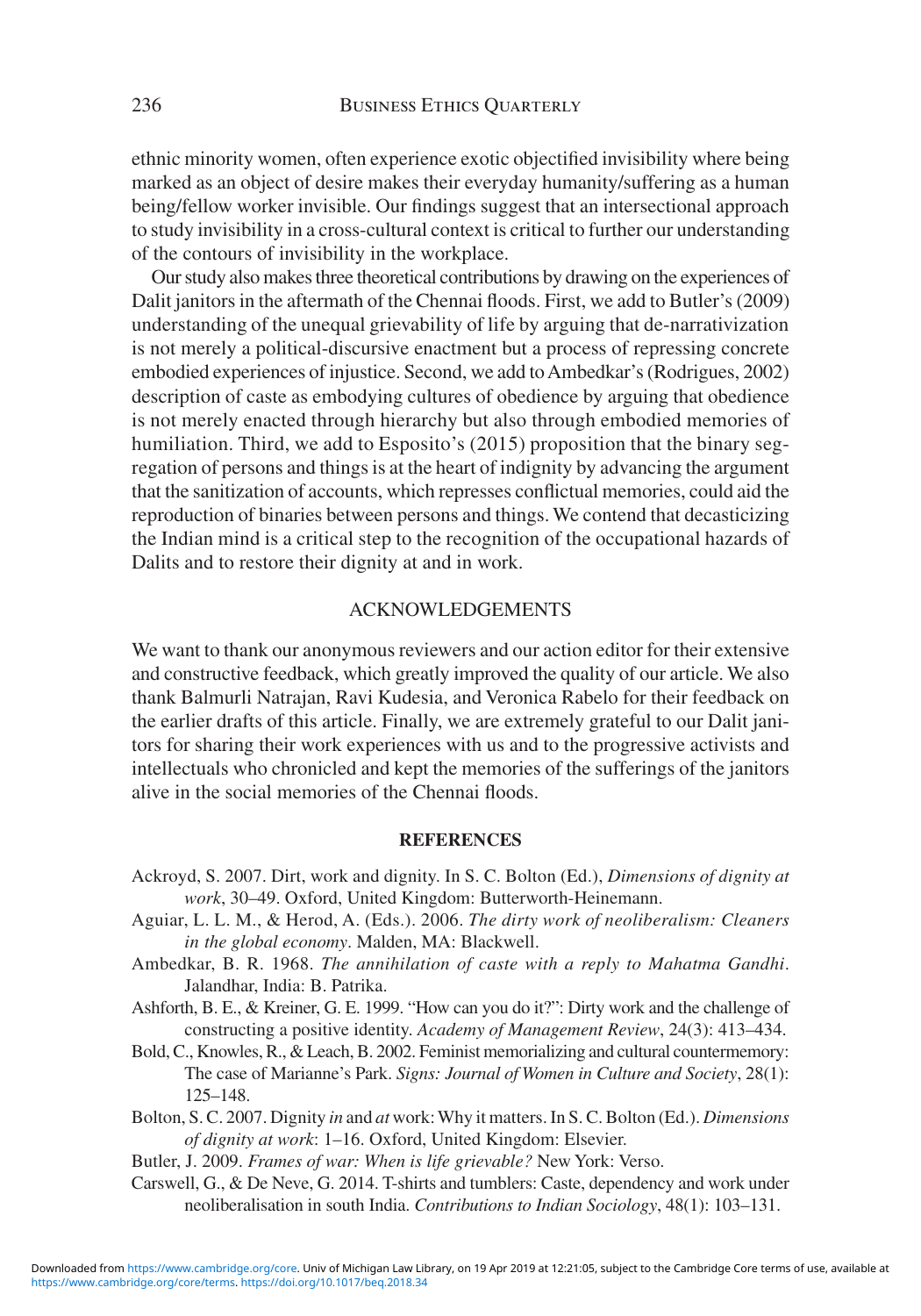- Coffey, D., Gupta, A., Hathi, P., Spears, D., Srivastav, N., & Vyas, S. 2017. Understanding open defecation in rural India: Untouchability, pollution, and latrine pits. *Economic and Political Weekly*, 52(1): 59–66.
- Cruz, S. A., & Abrantes, M. 2014. Service interaction and dignity in cleaning work: How important is the organizational context? *Employee Relations*, 36(3): 294–311.
- Dalwai, S. 2016. Caste on UK Shores. *Economic and Political Weekly*, 51(4): 7–13.
- Dutton, J. E., Debebe, G., & Wrzesniewski, A. 2016. Being valued and devalued at work: A social valuing perspective. In B. A. Bechky & K. D. Elsbach (Eds.), *Qualitative organizational research: Best papers from the Davis Conference on Qualitative Research*, vol. 3: 9–51. Charlotte, NC: Information Age Publishing.
- Esposito, R. 2015. *Persons and things*, H. Z. Cambridge (Trans.). London: Polity Press.
- Fine, G. A. 2012. *Sticky reputations: The politics of collective memory in midcentury America*. New York: Routledge.

Gatade, S. 2015. Silencing caste, sanitizing oppression: Understanding Swachh Bharat Abhiyan. *Economic and Political Weekly*, 50(44): 29–35.

- Goffman, E. 1968. *Stigma: Notes on the management of spoiled identity*. Harmondsworth, United Kingdom: Penguin.
- Gorringe, H. 2008. The caste of the nation: Untouchability and citizenship in south India. *Contributions to Indian Sociology*, 42(1): 123–149.
- Guru, G. 2013. Limits of the organic intellectual: A Gramscian reading of Ambedkar. In C. Zene (Ed.), *The political philosophies of Antonio Gramsci and B. R. Ambedkar: Itineraries of Dalits and subalterns*: 87–100. New York: Routledge.
- Hatton, E. 2017. Mechanisms of invisibility: rethinking the concept of invisible work. *Work, Employment and Society*, 31(2): 336–351.
- Hodson, R. 2001. *Dignity at work*. Cambridge, United Kingdom: Cambridge University Press.
- Hughes, E. C. 1951. Work and the self. In J.H. Rohrer & M. Sherif (Eds.), *Social psychology at the crossroads: The University of Oklahoma lectures in social psychology*: 313–323. Oxford, United Kingdom: Harper.
- Hughes, E. C. 1958. *Men and their work*. Glencoe, IL: Free Press.
- Hughes, E. C. 1962. Good people and dirty work. *Social Problems*, 10(1): 3–11.
- Huyssen, A. 2003. *Present pasts: Urban palimpsests and the politics of memory*. Stanford, CA: Stanford University Press.
- Jagannathan, S., Selvaraj, P., & Joseph, J. 2016. The funeralesque as the experience of workers at the margins of international business: Seven Indian narratives. *Critical Perspectives on International Business*, 12(3): 282–305.
- Jaoul, N. 2011. Casting the 'sweepers.' Local politics of sanskritisation, caste and labour. In D. Berti, N. Jaoul, & P. Kanungo (Eds.), *Cultural entrenchment of Hindutva: Local mediations and forms of convergence*: 273–306. New Delhi: Routledge.
- Jayarani. 2015. Is your humanity casteless? *Anandha Vikatan*. December 17, 2015. [http://](http://www.vikatan.com/article.php?module=magazine&aid=113731) [www.vikatan.com/article.php?module=magazine&aid=113731.](http://www.vikatan.com/article.php?module=magazine&aid=113731)
- Jensen, O. B. 2007. Culture stories: Understanding cultural urban branding. *Planning Theory*, 6(3): 211–236.
- Kleinman, A., & Kleinman, J. 1994. How bodies remember: Social memory and bodily experience of criticism, resistance, and delegitimation following China's cultural revolution. *New Literary History*, 25(3): 707–723.
- Lucas, K. 2015. Workplace dignity: Communicating inherent, earned, and remediated dignity. *Journal of Management Studies*, 52(5): 621–646.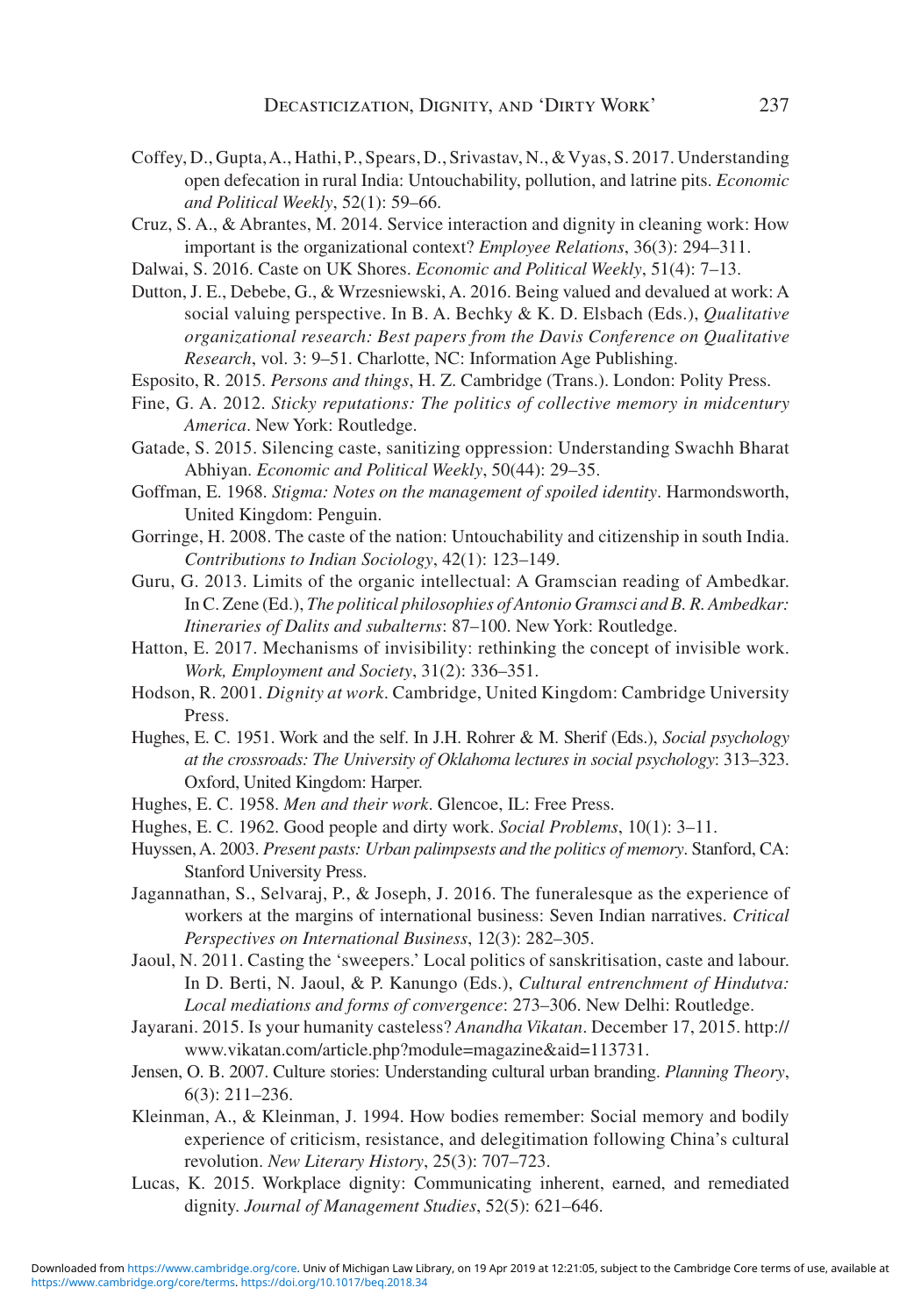- Lucas, K. 2011. Blue-collar discourses of workplace dignity: Using out-group comparisons to construct positive identities. *Management Communication Quarterly*, 25(2): 353–374.
- Lundberg, H., & Karlsson, J. Ch. 2011. Under the clean surface: Working as a hotel attendant. *Work, Employment and Society*, 25(1): 141–148.
- Mahalingam, R. 2007. Essentialism, power and the representation of social categories: An integrated perspective. *Human Development*, 50(6): 300–319.
- Mahalingam, R., & Rabelo, V. C. 2013. Theoretical, methodological, and ethical challenges to the study of immigrants: Perils and possibilities. *New Directions for Child and Adolescent Development*, 2013(141): 25–41.
- Mahalingam, R., & Rodriguez, J. 2006. Culture, brain transplants and implicit theories of identity. *Journal of Cognition and Culture*, 6(3–4): 452–462.
- Mena S., Rintamäki, J., Fleming, P., & Spicer, A. 2016. On the forgetting of corporate irresponsibility. *Academy of Management Review*, 41(4): 720–738.
- Mondal, S. 2015. Flooded Chennai's dirty secret: Dalits clean rotting mess. *Hindustan Times*. December 11, 2015. [http://www.hindustantimes.com/analysis/flooded-chennai-s](http://www.hindustantimes.com/analysis/flooded-chennai-s-dirty-secret-dalits-clean-rotting-mess/story-nyqoydzM32dnCoR9C1wZQI.html)[dirty-secret-dalits-clean-rotting-mess/story-nyqoydzM32dnCoR9C1wZQI.html](http://www.hindustantimes.com/analysis/flooded-chennai-s-dirty-secret-dalits-clean-rotting-mess/story-nyqoydzM32dnCoR9C1wZQI.html).
- Narasimhan, B., Bhallamudi, S. M., Mondal, A., Ghosh, S., & Mujumdar, P. 2016. *Chennai floods 2015: A rapid assessment*. Bengaluru, India: Interdisciplinary Centre for Water Research, Indian Institute of Science.
- Narke, H., Kasare, M. L., Kamble, N. G., & Godgate, A. (Eds.) 2003. *Dr. Babasaheb Ambedkar: Writings and speeches*, vol. 17, part 1. Mumbai: Government of Maharashtra.
- Prashad, V. 2000. *Untouchable freed: Social history of a Dalit community.* New Delhi: Oxford University Press.
- Ray, R., & Qayum, S. 2009. *Cultures of servitude: Modernity, domesticity, and class in India*. Stanford, CA: Stanford University Press
- Ricoeur, P. 2004. *Memory, history, forgetting*. Chicago, IL: University of Chicago Press.
- Ricoeur, P. 1999a. Memory and forgetting. In R. Kearney & M. Dooley (Eds.), *Questioning ethics: Contemporary debates in philosophy*: 5–11. New York: Routledge.
- Ricoeur, P. 1999b. Imagination, testimony and trust. In R. Kearney & M. Dooley (Eds.), *Questioning ethics: Contemporary debates in philosophy*: 12–17. New York: Routledge.
- Rodrigues, V. (Ed.) 2002. *The essential writings of B. R. Ambedkar*. Oxford, United Kingdom: Oxford University Press.
- Sarkar, R., & Sarkar, A. 2016. Dalit politics in India: Recognition without redistribution. *Economic and Political Weekly*, 51(20): 14–16.
- Sayer, A. 2011. *Why things matter to people: Social science, values and ethical life*. Cambridge, United Kingdom: Cambridge University Press.
- Shanmugavelan, M., & Kadhiravan. 2015. How singaara Chennai killed Mr. Palanichamy, a sanitation worker and an Arunthathiyar. *Round Table India*. December 28, 2015. [https://roundtableindia.co.in/index.php?option=com\\_content&view=article&id=8422:](https://roundtableindia.co.in/index.php?option=com_content&view=article&id=8422:how-singaara-chennai-killed-mr-palanichamy-a-sanitation-worker-and-an-arunthathiyar&catid=119:feature&Itemid=132) [how-singaara-chennai-killed-mr-palanichamy-a-sanitation-worker-and-an-arunthat](https://roundtableindia.co.in/index.php?option=com_content&view=article&id=8422:how-singaara-chennai-killed-mr-palanichamy-a-sanitation-worker-and-an-arunthathiyar&catid=119:feature&Itemid=132) [hiyar&catid=119:feature&Itemid=132](https://roundtableindia.co.in/index.php?option=com_content&view=article&id=8422:how-singaara-chennai-killed-mr-palanichamy-a-sanitation-worker-and-an-arunthathiyar&catid=119:feature&Itemid=132)
- Simpson, R., Slutskaya, N., & Hughes, J. 2011. Emotional dimensions of dirty work: men's encounter with taint in the butcher trade. *International Journal of Work Organisation and Emotion*, 4(2): 195–212.
- Singh, B. 2014. *Unseen: The truth about India's manual scavengers*. New Delhi: Penguin.
- Soni-Sinha, U., & Yates, C. A. B. 2013. 'Dirty work?' Gender, race and the union in industrial cleaning. *Gender, Work and Organization*, 20(6): 737–751.
- Stronach, I., Garratt, D., Pearce, C., & Piper, H. 2007. Reflexivity, the picturing of selves, the forging of method. *Qualitative Inquiry*, 13(2): 179203.